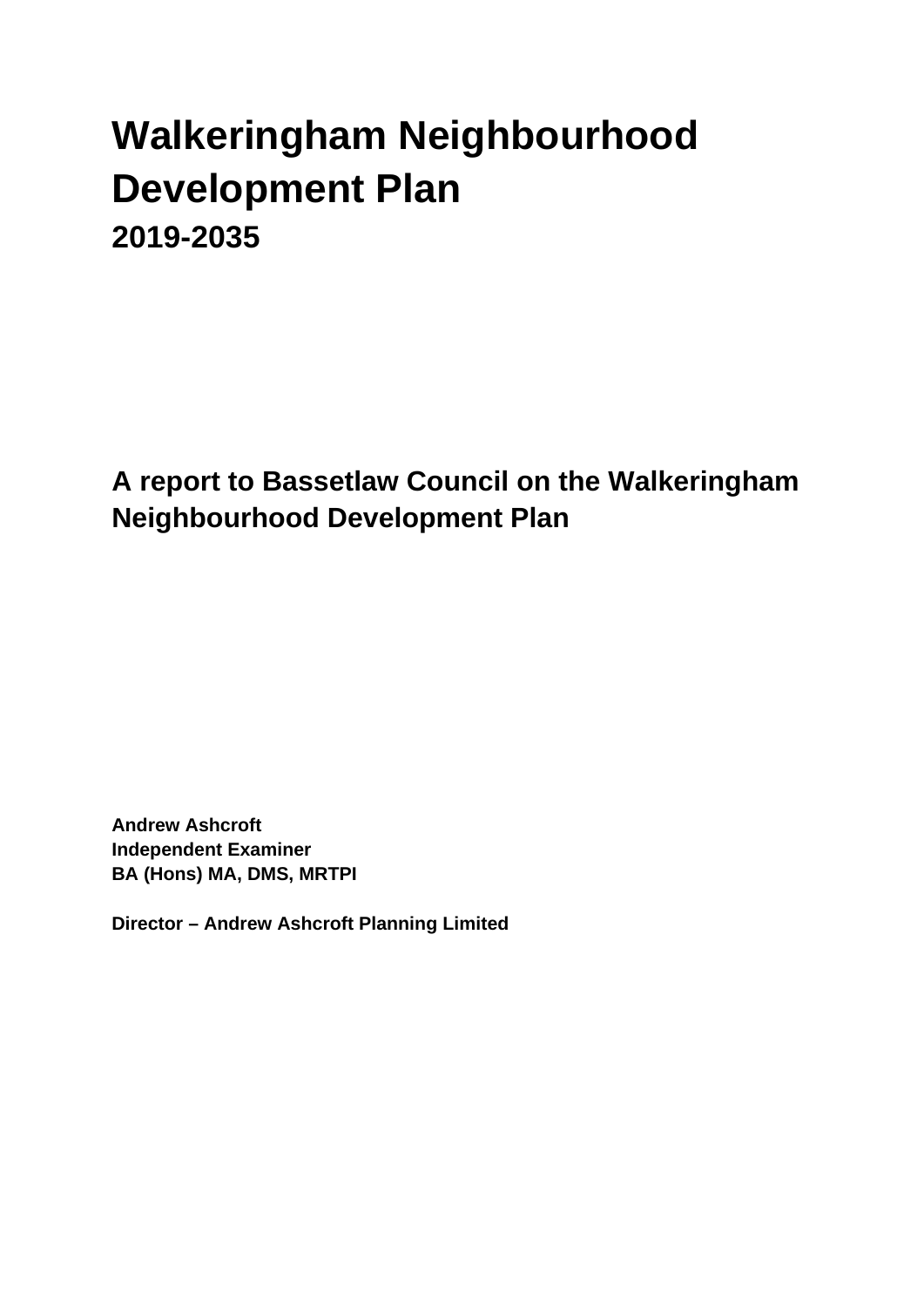# **Executive Summary**

- 1 I was appointed by Bassetlaw Council in January 2020 to carry out the independent examination of the Walkeringham Neighbourhood Plan.
- 2 The examination was undertaken by way of written representations. I visited the neighbourhood plan area on 27 January 2020.
- 3 The Plan includes a variety of policies and seeks to bring forward positive and sustainable development in the neighbourhood area. There is a very clear focus on bringing forward housing allocations, designating local green spaces and safeguarding its attractive character. It is a very effective Plan which carefully addresses a series of important issues that face the local community.
- 4 The Plan has been underpinned by community support and engagement. It is clear that all sections of the community have been engaged in its preparation.
- 5 Subject to a series of recommended modifications set out in this report I have concluded that the Walkeringham Neighbourhood Plan meets all the necessary legal requirements and should proceed to referendum.
- 6 I recommend that the referendum should be held within the neighbourhood area.

**Andrew Ashcroft Independent Examiner 21 April 2020**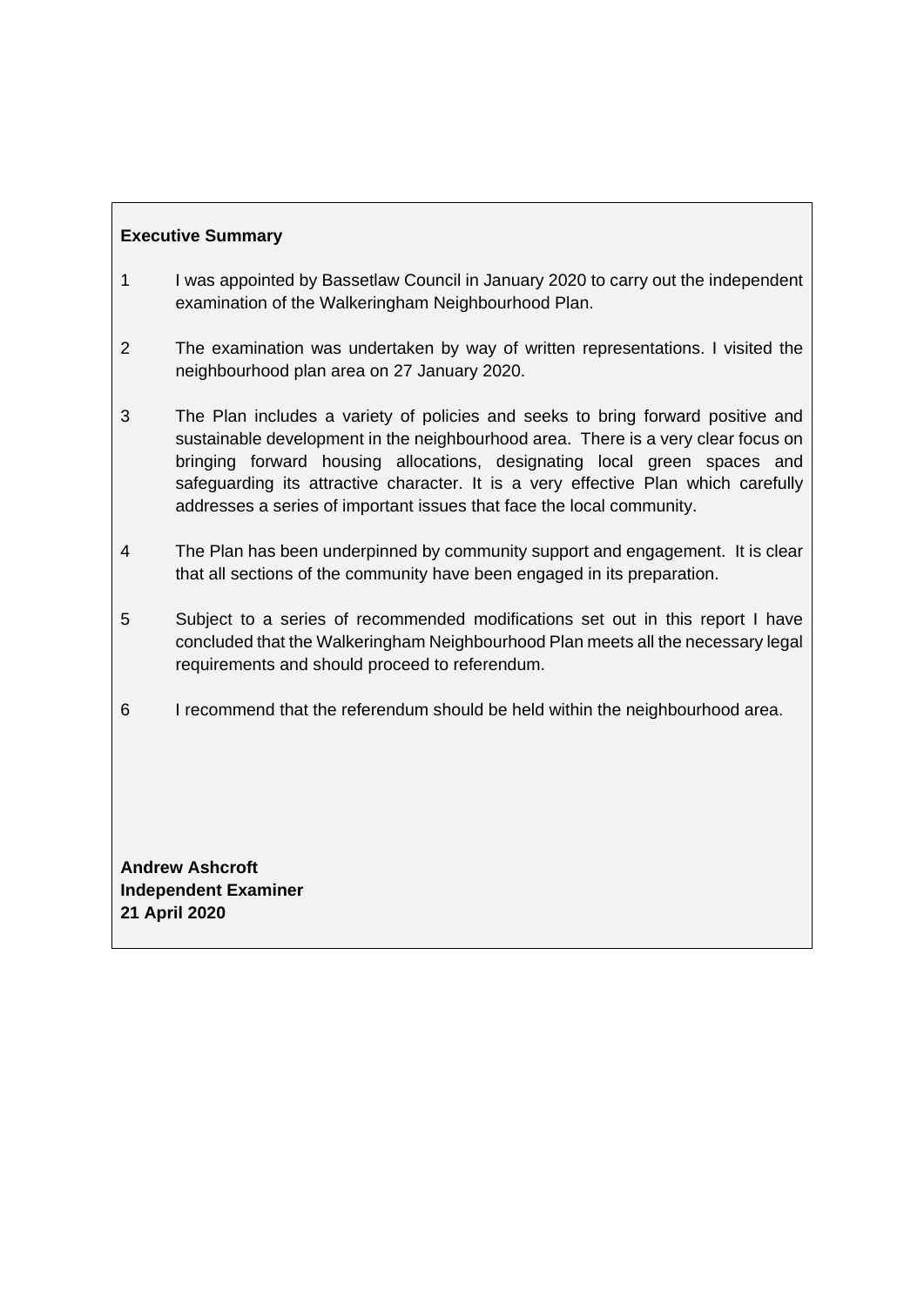## **1 Introduction**

- 1.1 This report sets out the findings of the independent examination of the Walkeringham Neighbourhood Development Plan 2019-2035 (the Plan).
- 1.2 The Plan has been submitted to Bassetlaw District Council (BDC) by Walkeringham Parish Council in its capacity as the qualifying body responsible for preparing the neighbourhood plan.
- 1.3 Neighbourhood plans were introduced into the planning process by the Localism Act 2011. They aim to allow local communities to take responsibility for guiding development in their area. This approach was subsequently embedded in the National Planning Policy Framework (NPPF) in 2012, 2018 and 2019. The NPPF continues to be the principal element of national planning policy.
- 1.4 The role of an independent examiner is clearly defined in the legislation. I have been appointed to examine whether or not the submitted Plan meets the basic conditions and Convention Rights and other statutory requirements. It is not within my remit to examine or to propose an alternative plan, or a potentially more sustainable plan except where this arises as a result of my recommended modifications to ensure that the plan meets the basic conditions and the other relevant requirements.
- 1.5 A neighbourhood plan can be narrow or broad in scope. Any plan can include whatever range of policies it sees as appropriate to its designated neighbourhood area. The submitted Plan has been designed to be distinctive in general terms, and to be complementary to the development plan in particular. It seeks to provide a context in which the neighbourhood area can maintain its distinctiveness and identity. It proposes a range of policies for the parish. They include the identification of housing allocations and the designation of a series of Local Green Spaces.
- 1.6 Within the context set out above this report assesses whether the Plan is legally compliant and meets the basic conditions that apply to neighbourhood plans. It also considers the content of the Plan and, where necessary, recommends changes to its policies and supporting text.
- 1.7 This report also provides a recommendation as to whether the Plan should proceed to referendum. If this is the case and that referendum results in a positive outcome the Plan would then be used to determine planning applications within the neighbourhood area and will sit as part of the wider development plan.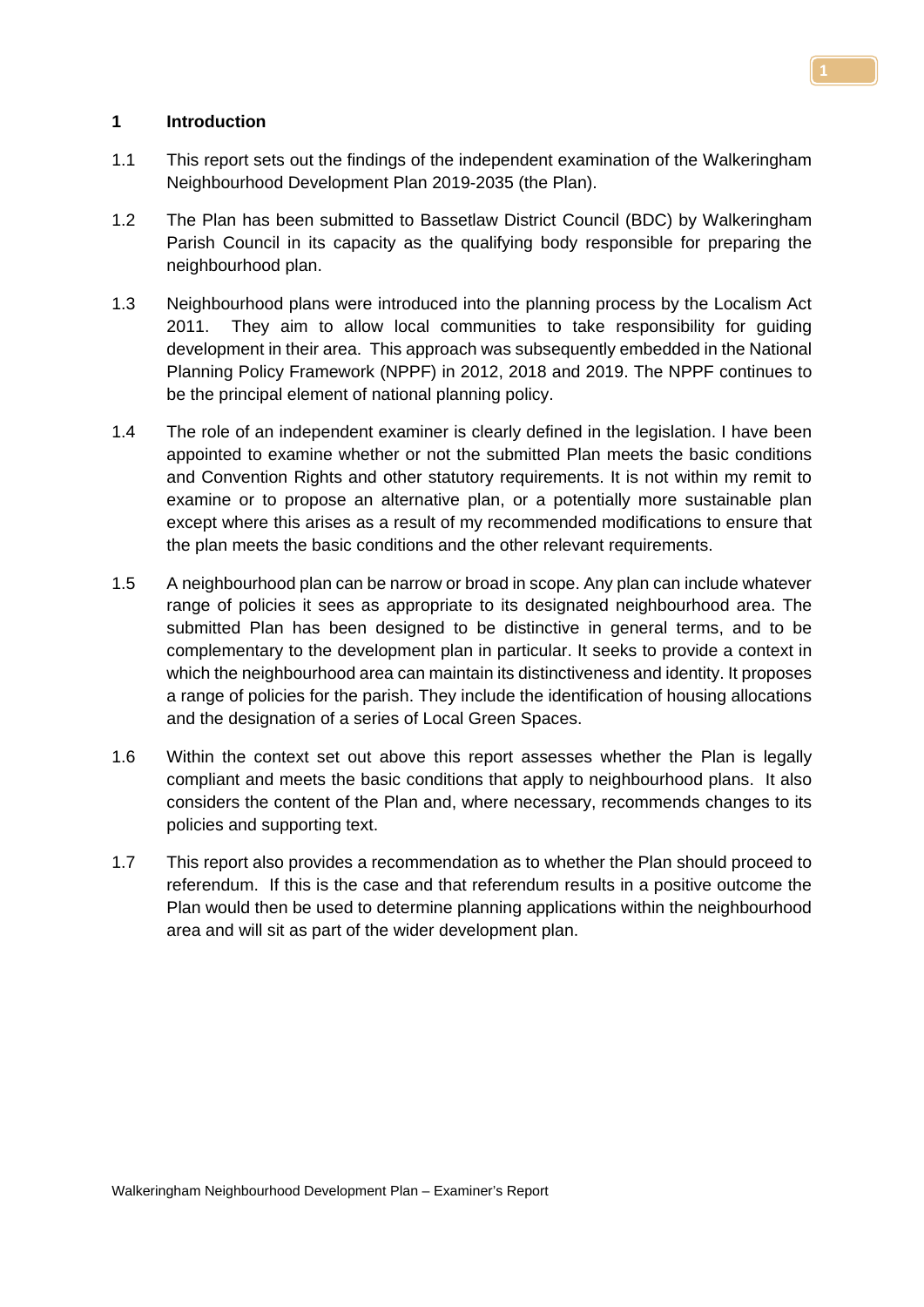## **2 The Role of the Independent Examiner**

- 2.1 The examiner's role is to ensure that any submitted neighbourhood plan meets the relevant legislative and procedural requirements.
- 2.2 I was appointed by BDC, with the consent of the Parish Council, to conduct the examination of the Plan and to prepare this report. I am independent of both the BDC and the Parish Council. I do not have any interest in any land that may be affected by the Plan.
- 2.3 I possess the appropriate qualifications and experience to undertake this role. I am a Director of Andrew Ashcroft Planning Limited. In previous roles, I have over 35 years' experience in various local authorities at either Head of Planning or Service Director level. I am a chartered town planner and have significant experience of undertaking other neighbourhood plan examinations and health checks. I am a member of the Royal Town Planning Institute and the Neighbourhood Planning Independent Examiner Referral System.

#### *Examination Outcomes*

- 2.4 In my role as the independent examiner of the Plan I am required to recommend one of the following outcomes of the examination:
	- (a) that the Plan is submitted to a referendum; or
	- (b) that the Plan should proceed to referendum as modified (based on my recommendations); or
	- (c) that the Plan does not proceed to referendum on the basis that it does not meet the necessary legal requirements.
- 2.5 The outcome of the examination is set out in Section 8 of this report.

#### *Other examination matters*

- 2.6 In examining the Plan I am required to check whether:
	- the policies relate to the development and use of land for a designated neighbourhood plan area; and
	- the Plan meets the requirements of Section 38B of the Planning and Compulsory Purchase Act 2004 (the Plan must specify the period to which it has effect, must not include provision about development that is excluded development, and must not relate to more than one neighbourhood area); and
	- the Plan has been prepared for an area that has been designated under Section 61G of the Localism Act and has been developed and submitted for examination by a qualifying body.
- 2.7 Having addressed the matters identified in paragraph 2.6 of this report I am satisfied that all of the points have been met.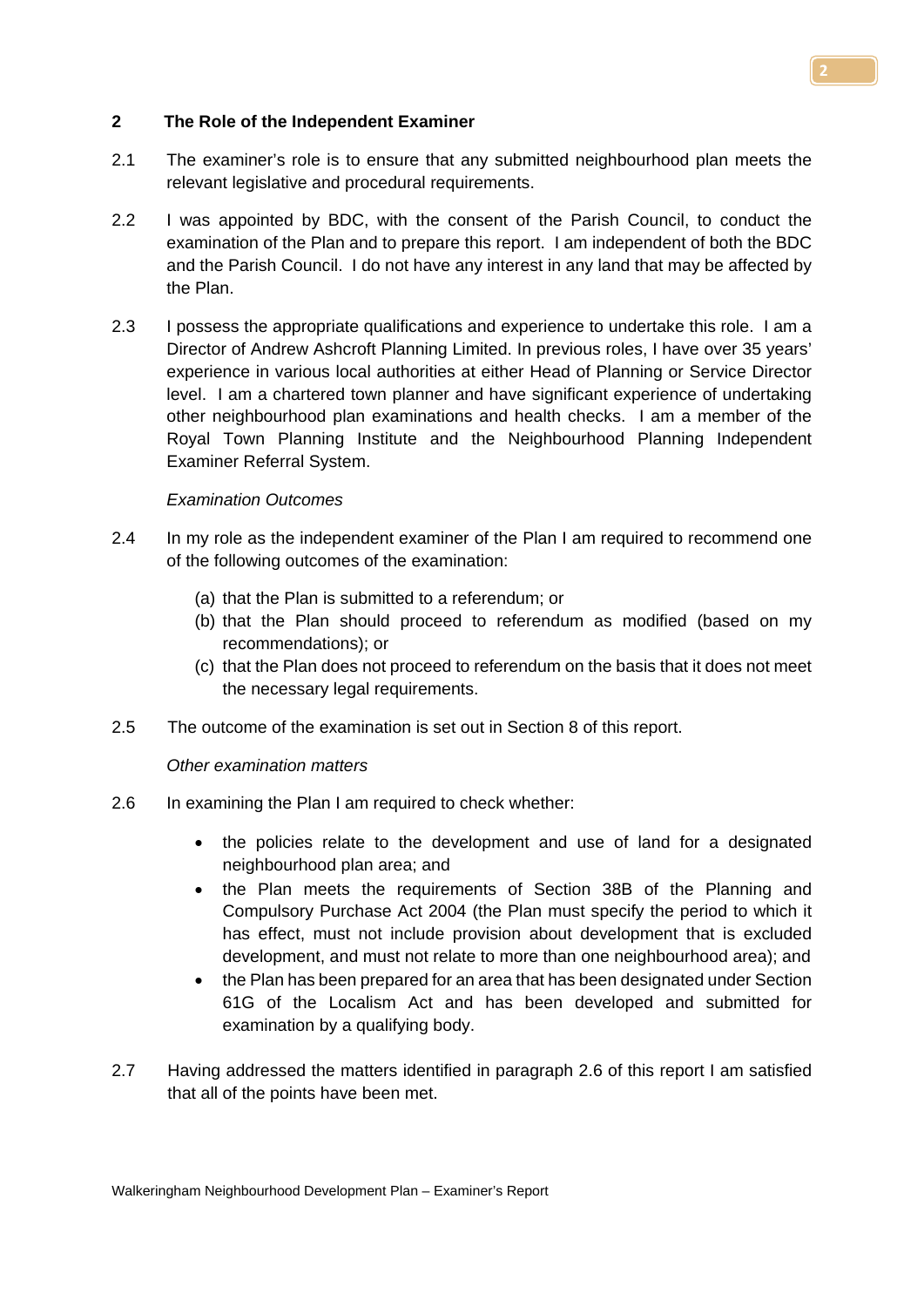## **3 Procedural Matters**

- 3.1 In undertaking this examination I have considered the following documents:
	- the submitted Plan (and its appendices).
	- the Basic Conditions Statement.
	- the Consultation Statement.
	- the Sustainability Appraisal.
	- the representations made to the Plan.
	- the Parish Council's comments on the representations received.
	- the Parish Council's responses to my Clarification Note.
	- the adopted Bassetlaw Core Strategy 2011.
	- the National Planning Policy Framework (February 2019).
	- Planning Practice Guidance (March 2014 and subsequent updates).
	- relevant Ministerial Statements.
- 3.2 I visited the neighbourhood area on 27 January 2020. I looked at its overall character and appearance and at those areas affected by policies in the Plan in particular. My visit is covered in more detail in paragraphs 5.9 to 5.16 of this report.
- 3.3 It is a general rule that neighbourhood plan examinations should be held by written representations only. Having considered all the information before me, including the representations made to the submitted plan, I concluded that the Plan could be examined by way of written representations.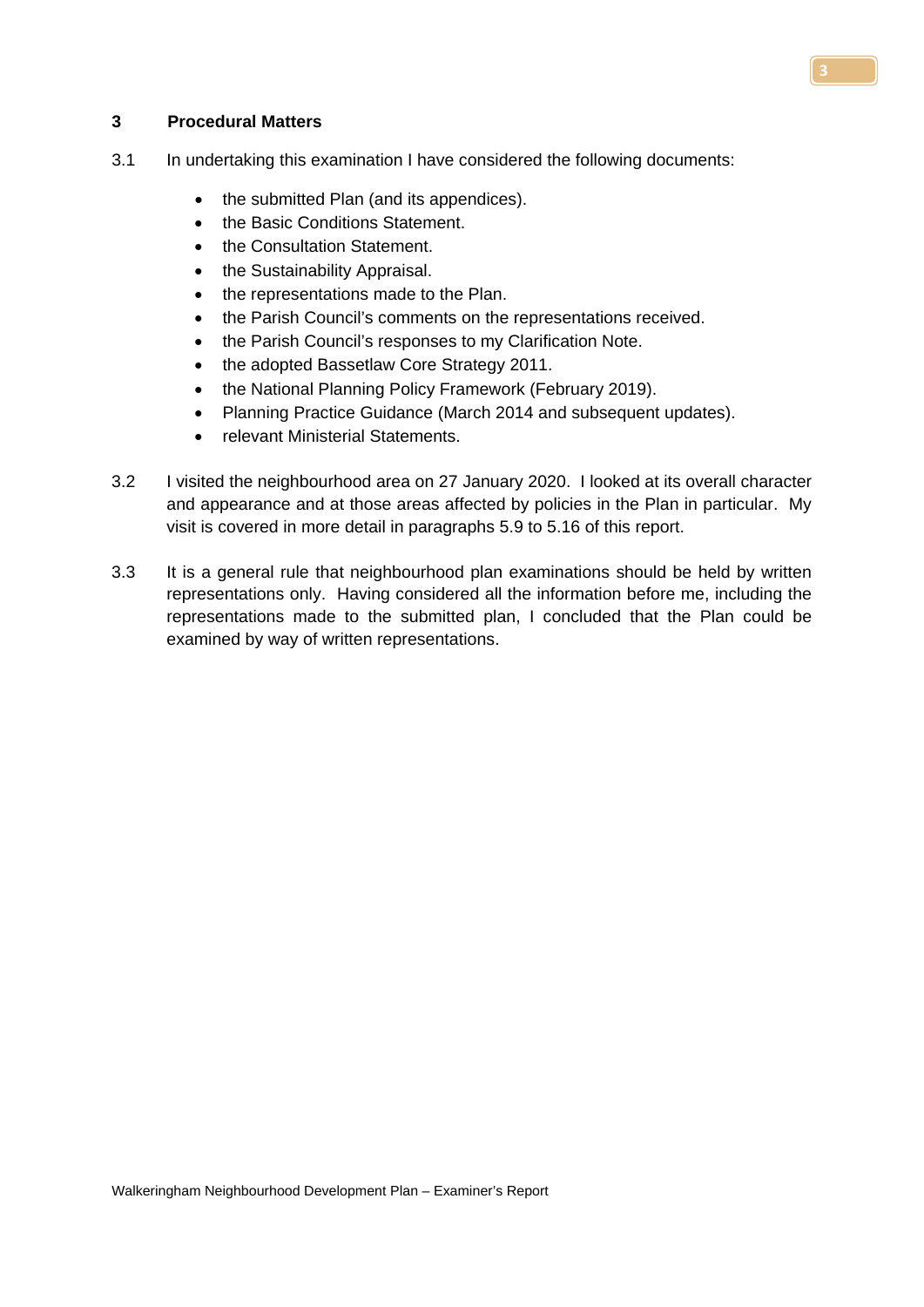## **4 Consultation**

## *Consultation Process*

- 4.1 Policies in made neighbourhood plans become the basis for local planning and development control decisions. As such the regulations require neighbourhood plans to be supported and underpinned by public consultation.
- 4.2 In accordance with the Neighbourhood Planning (General) Regulations 2012 the Parish Council has prepared a Consultation Statement. This Statement is proportionate to the Plan area and its policies.
- 4.3 The Statement records the various activities that were held to engage the local community and the feedback from each event. It also provides specific details on the consultation processes that took place on the pre-submission version of the Plan (February to April 2019).
- 4.4 The Statement sets out details of the comprehensive range of consultation events that were carried out in relation to the various stages of the Plan. They include the following events and processes:
	- the initial Village Meeting February 2016;
	- the village Questionnaire June 2016:
	- the Household Questionnaire September 2016;
	- the Call for Sites March 2017; and
	- the drop in event February 2018
- 4.5 The details in the Statement set out the nature of the community questionnaire and other consultation exercises and the responses received. They demonstrate the way in which those responsible for the preparation of the Plan sought to address the expectations of the wider community. A significant part the Statement sets out how the submitted Plan took account of consultation feedback at the pre-submission phase. It does so in a proportionate and effective way. This analysis helps to describe how the Plan has progressed to its submission stage.
- 4.6 Consultation on the submitted plan was undertaken by BDC. It ended on 13 January 2020. This exercise generated representations from the following persons and organisations:
	- Anglian Water
	- G.D. Strawson Limited
	- Bassetlaw District Council
	- Canal and River Trust
	- Coal Authority
	- Highways England
	- Historic England

Walkeringham Neighbourhood Development Plan – Examiner's Report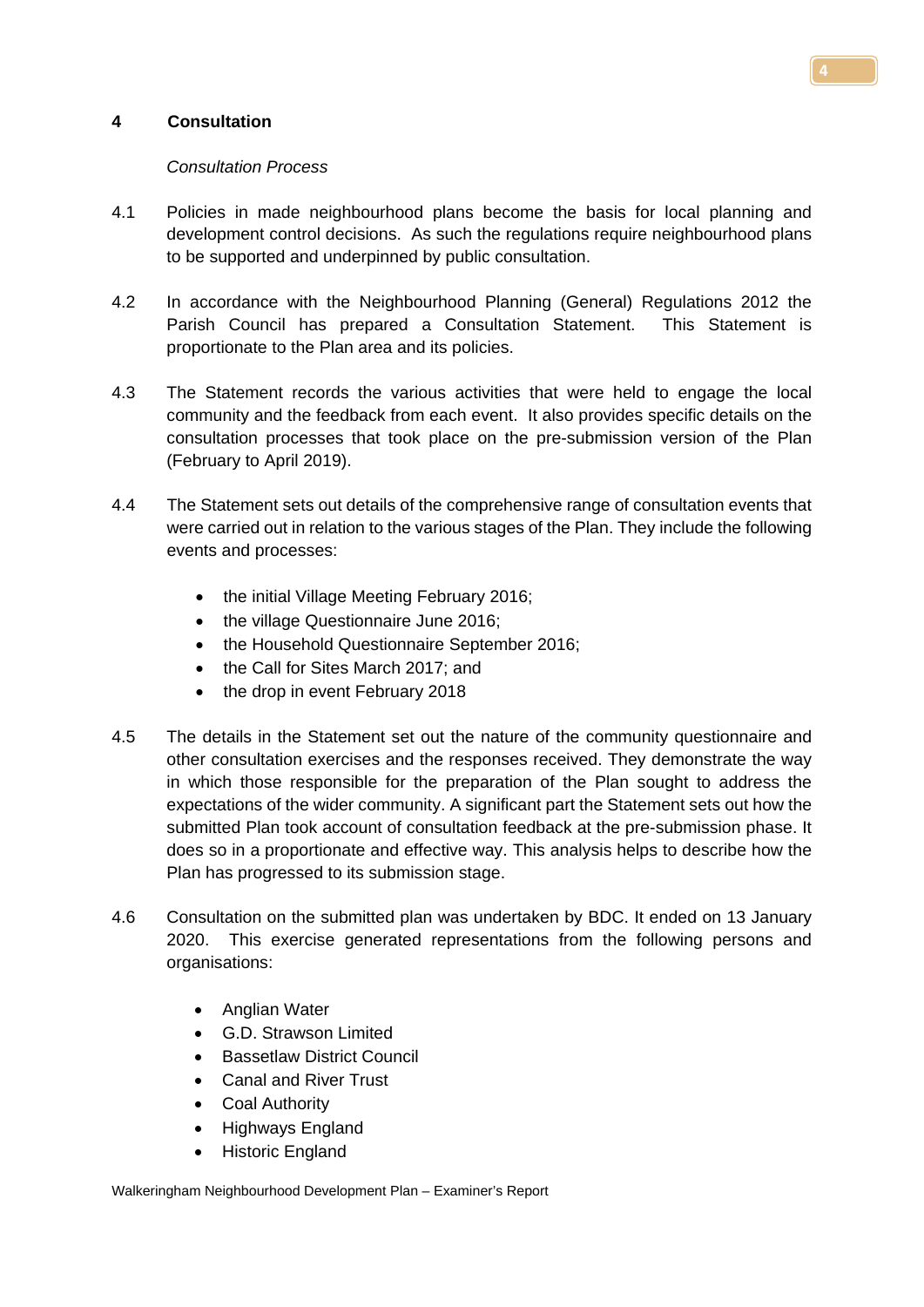- Natural England
- Nottinghamshire County Council
- Severn Trent Water
- Sport England
- West Lindsey District
- 4.7 I have taken account of all the representations in preparing this report. Where it is appropriate to do so I refer to specific representations on a policy-by-policy basis.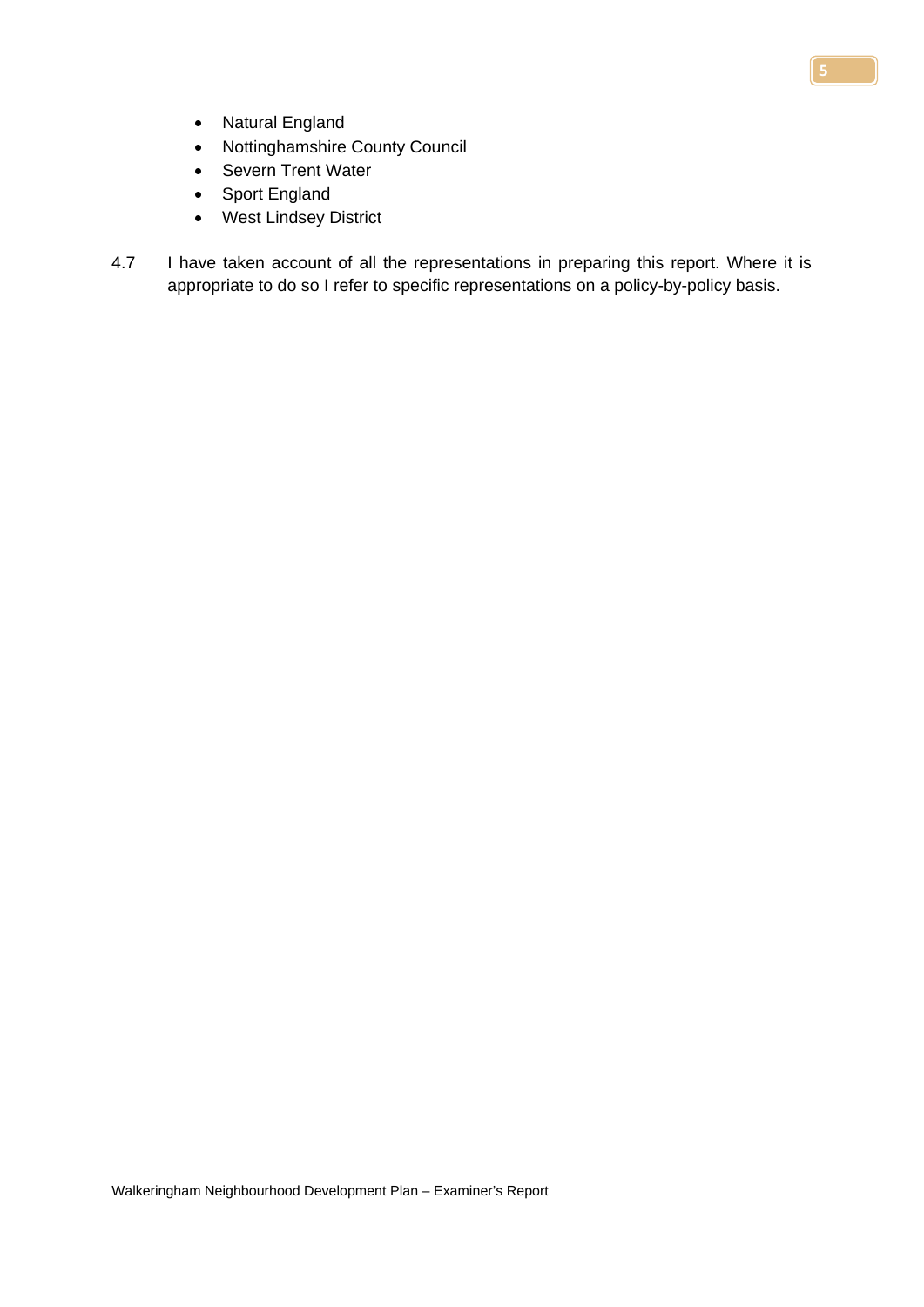## **5 The Neighbourhood Area and the Development Plan Context**

## *The Neighbourhood Area*

- 5.1 The neighbourhood area is the parish of Walkeringham. It is irregularly- shaped and is principally rural in its nature. The village of Walkeringham is located in the centre of the neighbourhood area. It is located approximately 6 kms to the north-west of Gainsborough. Its population in 2011 was approximately 1022 persons living in 507 households. It was designated as a neighbourhood area on 7 July 2016.
- 5.2 The village of Walkeringham has an attractive and dispersed layout. Its various components of built development are separate by elements of the countryside or open recreation areas. The village is based around the junction of the A161 and the B1403. The former runs in a north-south direction and connects the village with Misterton to the north and with Beckingham to the south. The latter runs along the western side of the parish and connects to Misterton to the north and Gringley-on-the-Hill to the south west. The Doncaster to Lincoln railway line runs in a north-south direction to the immediate east of the village.
- 5.3 The remainder of the neighbourhood area is largely rural in its nature. The River Trent forms its eastern boundary and has a significant effect on its landscape character. Map 4 of the Plan defines a series of Landscape Character Areas. The Trent Washlands and The Idle Lowland are located to the east of the railway line. The remainder is identified as Mid-Nottinghamshire Farmlands.

# *Development Plan Context*

- 5.4 The development plan covering the neighbourhood plan area is the Bassetlaw District Core Strategy and Development Management Policies Development Plan Document 2010 - 2028 ('the Core Strategy'). The [Core Strategy](http://molevalley-consult.limehouse.co.uk/portal/cs/cs_-_adopted_oct_2009/core_strategy_-_adopted_october_2009_1?pointId=906692) sets out a vision, objectives, a spatial strategy and overarching planning policies that guide new development in the Plan period.
- 5.5 Policy CS1 of the Core Strategy provides a focus for new development based around the existing principal settlements in the District. Walkeringham is identified as a Rural Service Centre where there will be limited rural growth in the Plan period.
- 5.6 Policy CS8 of the Core Strategy sets out specific development opportunities and requirements for the various Rural Service Centres. In summary these include:

Housing Development - Up to 10% (599 houses) of the District's housing requirement will be delivered in the Rural Service Centres through existing permissions and allocations in the Site Allocations DPD, for the plan period 2010-2028. Residential development proposals will be supported within the Development Boundary, in line with other material considerations and planning policy requirements. All housing development resulting in a net gain of one or more units will be required to contribute towards the achievement of affordable housing targets. In the case of Walkeringham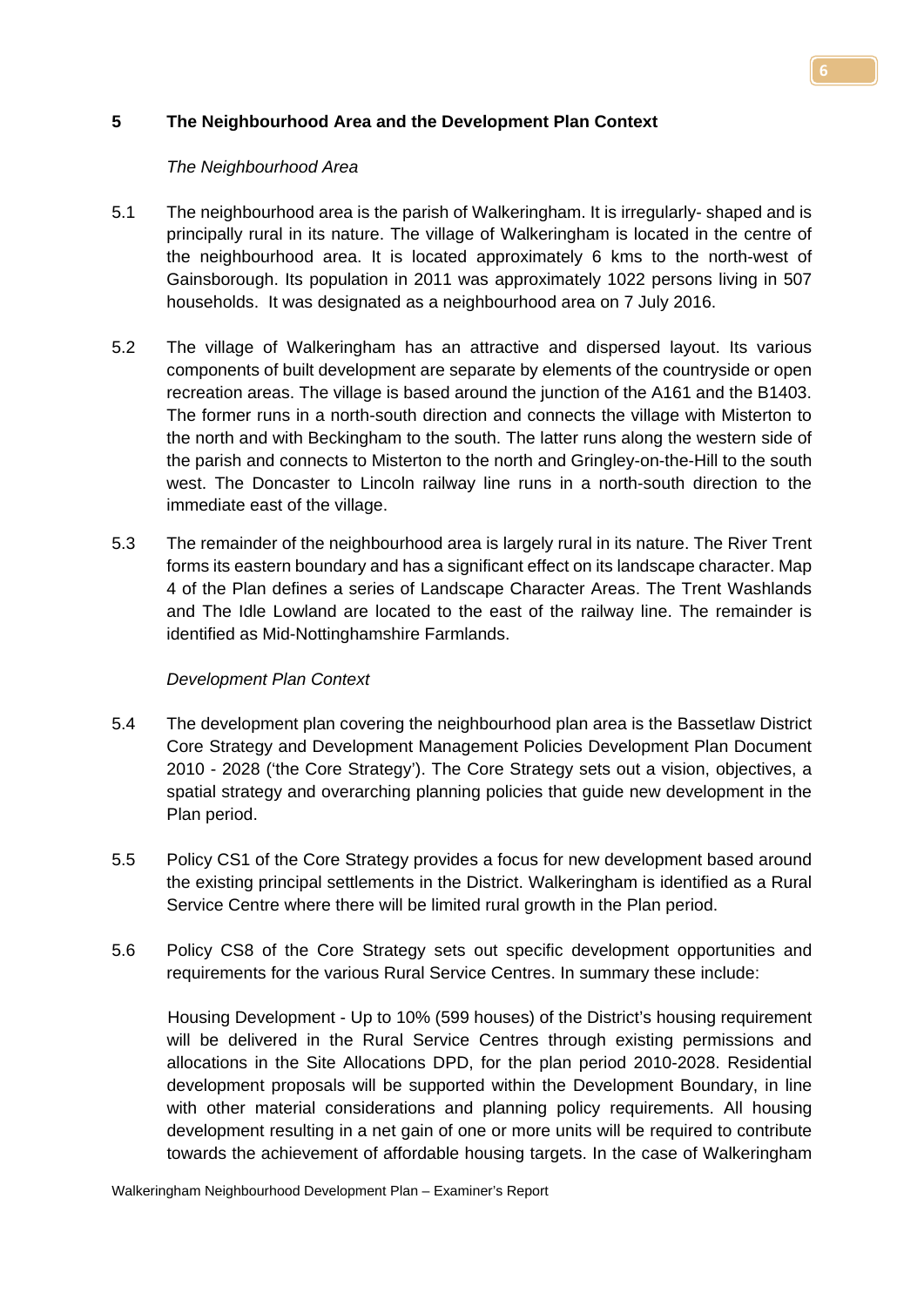this figure is 35%. This will be either through on-site provision (where appropriate) or through a financial contribution to the delivery or improvement of affordable housing elsewhere within the rural areas of Bassetlaw.

Employment Development - Proposals that deliver rural employment opportunities, of a scale and type appropriate to the settlement and surrounding land uses, will be supported in line with other material considerations and planning policy requirements. Economic development proposals will be supported within Development Boundaries, in line with other material considerations and planning policy requirements.

Community Facilities - Proposals for the provision of rural community services and facilities will be supported where they are of a scale appropriate to, and accord with the role of, the village. Where no available sites exist within Development Boundaries, proposals for standalone community services and facilities will be supported on sites outside of, but adjoining, these Boundaries where need and long-term viability is proven and where there is explicit community support for the proposal.

- 5.7 The District Council has embarked on the preparation of a new Local Plan. Once adopted it will replace the Core Strategy. The Local Development Scheme indicates that the Local Plan will be submitted for examination at the end of 2020. On this basis it is not at a sufficiently-advanced stage to play any significant role in the examination of the submitted neighbourhood plan.
- 5.8 The submitted Plan has been prepared within its wider adopted development plan context. In doing so it has relied on up-to-date information and research that has underpinned existing planning policy documents in the District. This is good practice and reflects key elements in Planning Practice Guidance on this matter. It is clear that the submitted Plan seeks to add value to the Core Strategy and to give a local dimension to the delivery of its policies. This is captured in the Basic Conditions Statement.

#### *Visit to the neighbourhood area*

- 5.9 I carried out an unaccompanied visit to the neighbourhood area on 27 January 2020.I drove into the neighbourhood area from the A631/A161 from to the south. This helped me to understand the neighbourhood area in its wider landscape context. It also highlighted its proximity to the floodplain of the River Trent to the east.
- 5.10 I looked initially at the part of the village off Station Road. I saw the proposed housing allocation (NP02), the former railway station and the railway line itself. I saw the way in which this part of the village was dominated by the linear alignment of Station Road itself and the variety of building styles.
- 5.11 I then drove to the main road and into the village centre. I saw the Village Hall and the very impressive recreation ground on the corner of Stockwith Road and Mill Baulk Road. I then looked at the proposed housing site NP14 (Policy 12). I saw that it had been carefully chosen to sit between two separate groups of residential areas.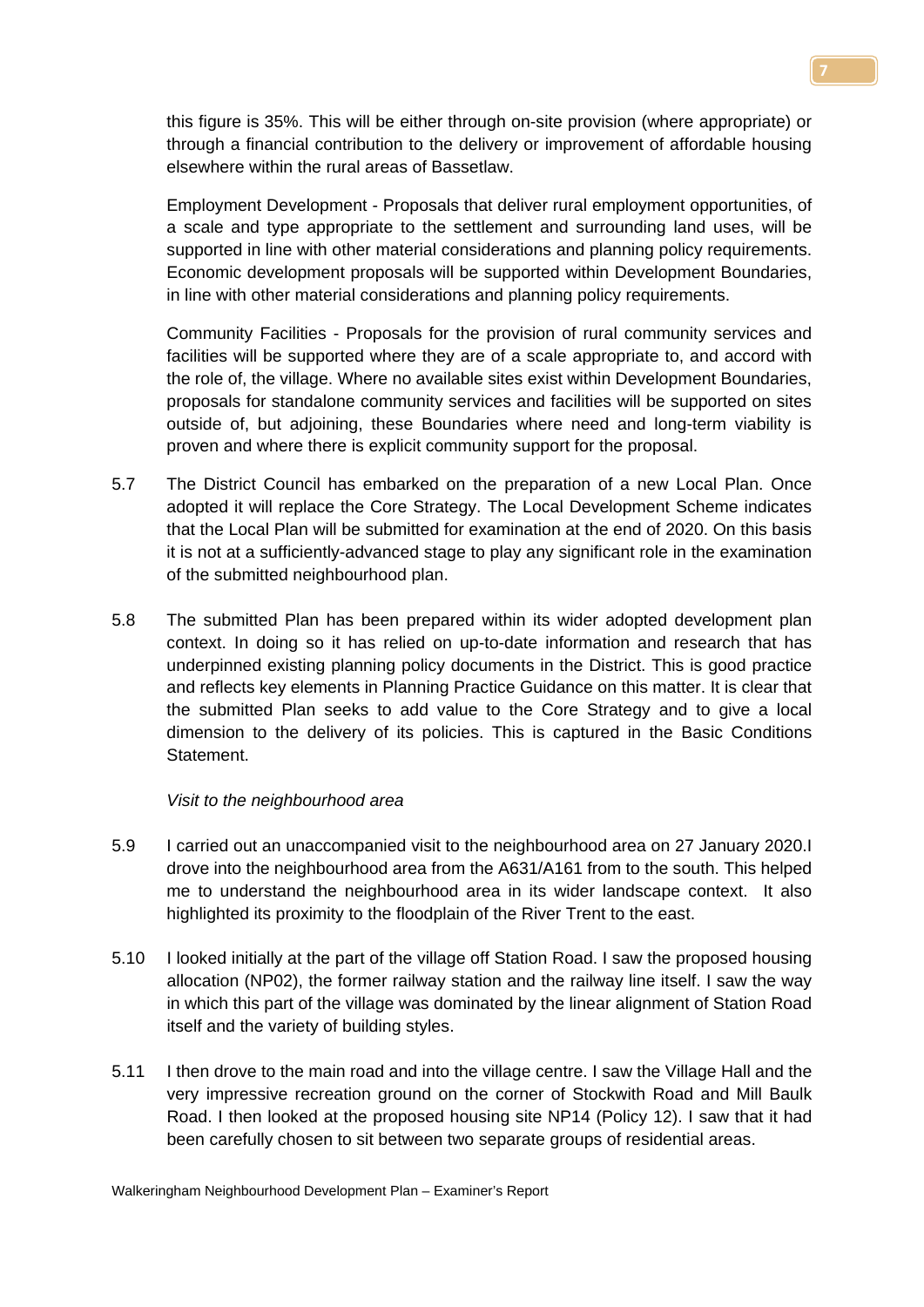green gaps as identified in policy 2. I continued to look at another proposed green gaps during my visit.

5.12 I then walked along Mill Baulk Road down to the School. I saw the various significant

- 5.13 I spent time looking at the various proposed housing sites at the western edge of the village (NP 09/13a/13b). This part of the visit helped me to understand better the Plan's proposed relationship between the respective developments of these separate but related sites.
- 5.14 I also saw the new housing being built off Fountain Hill Road. I then went back into the heart of the village to look at the proposed housing allocations on either side of Brickenhole Lane.
- 5.15 Thereafter I looked at St Mary Magdalen Church and the adjacent Manor House. In a village without a traditional centre it was however clear that this was its historic core.
- 5.16 I then drove both to Misterton to the north and to Gringley-on-the-Hill to the south west. This helped me to understand the landscape setting of the neighbourhood area more fully.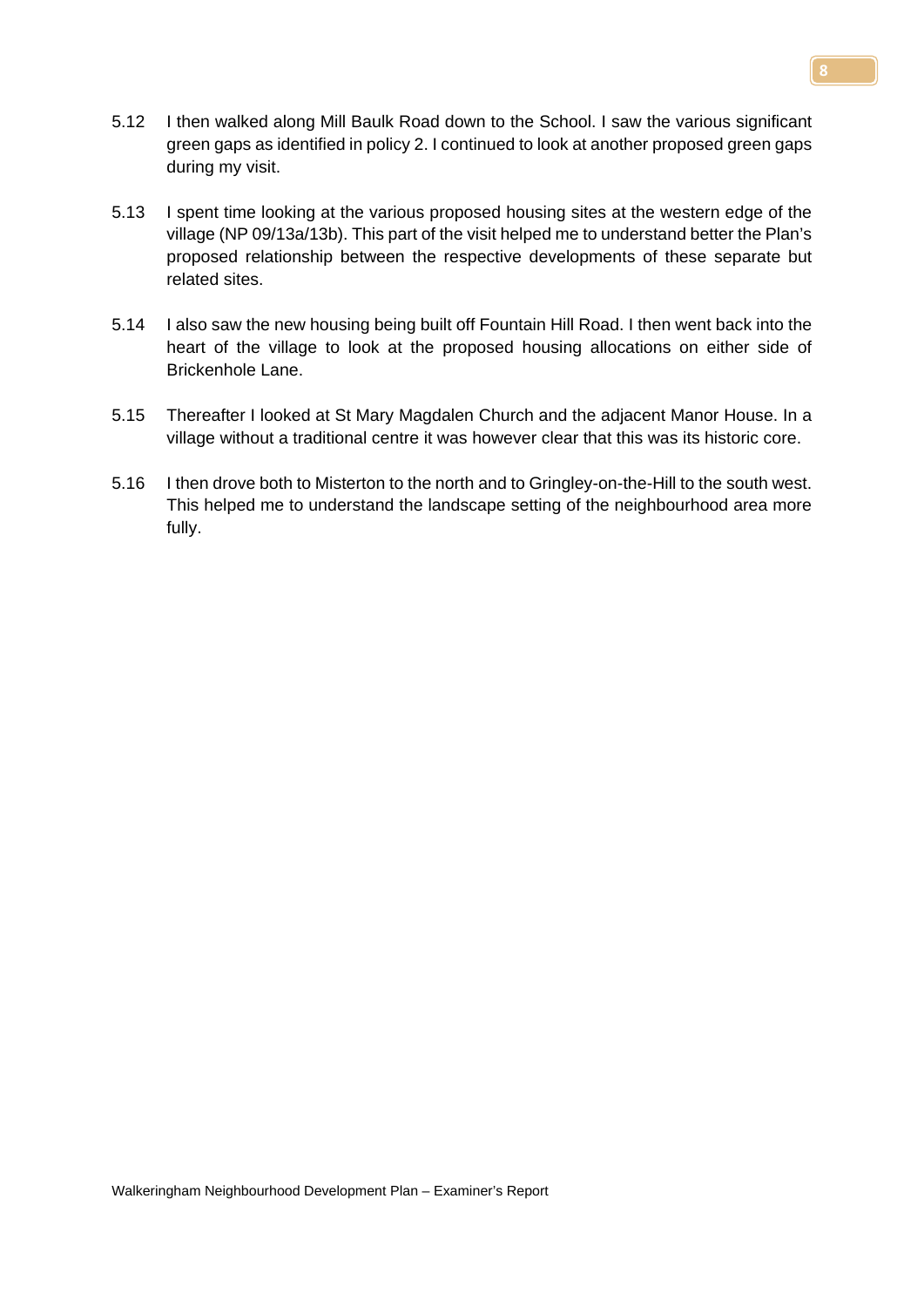# **6 The Neighbourhood Plan and the Basic Conditions**

- 6.1 This section of the report deals with the submitted neighbourhood plan as a whole and the extent to which it meets the basic conditions. The submitted Basic Conditions Statement has helped considerably in the preparation of this section of the report. It is a well-presented, informative and very professional document.
- 6.2 As part of this process I must consider whether the submitted Plan meets the Basic Conditions as set out in paragraph 8(2) of Schedule 4B of the Town and Country Planning Act 1990. To comply with the basic conditions, the Plan must:
	- have regard to national policies and advice contained in guidance issued by the Secretary of State;
	- contribute to the achievement of sustainable development;
	- be in general conformity with the strategic policies of the development plan in the area;
	- be compatible with European Union (EU) and European Convention on Human Rights (ECHR) obligations; and
	- not breach the requirements of Chapter 8 of Part 6 of the Conservation of Habitats and Species Regulations 2017 (7).

I assess the Plan against the basic conditions under the following headings.

# *National Planning Policies and Guidance*

- 6.3 For the purposes of this examination the key elements of national policy relating to planning matters are set out in the National Planning Policy Framework (NPPF) issued earlier this year.
- 6.4 The NPPF sets out a range of core land-use planning principles to underpin both planmaking and decision-taking. The following are of particular relevance to the Walkeringham Neighbourhood Development Plan:
	- a plan led system– in this case the relationship between the neighbourhood plan and the adopted Bassetlaw Core Strategy;
	- delivering a sufficient supply of homes;
	- building a strong, competitive economy;
	- recognising the intrinsic character and beauty of the countryside and supporting thriving local communities;
	- taking account of the different roles and characters of different areas;
	- highlighting the importance high quality design and good standards of amenity for all future occupants of land and buildings; and
	- conserving heritage assets in a manner appropriate to their significance.
- 6.5 Neighbourhood plans sit within this wider context both generally, and within the more specific presumption in favour of sustainable development. Paragraph 13 of the NPPF indicates that neighbourhoods should both develop plans that support the strategic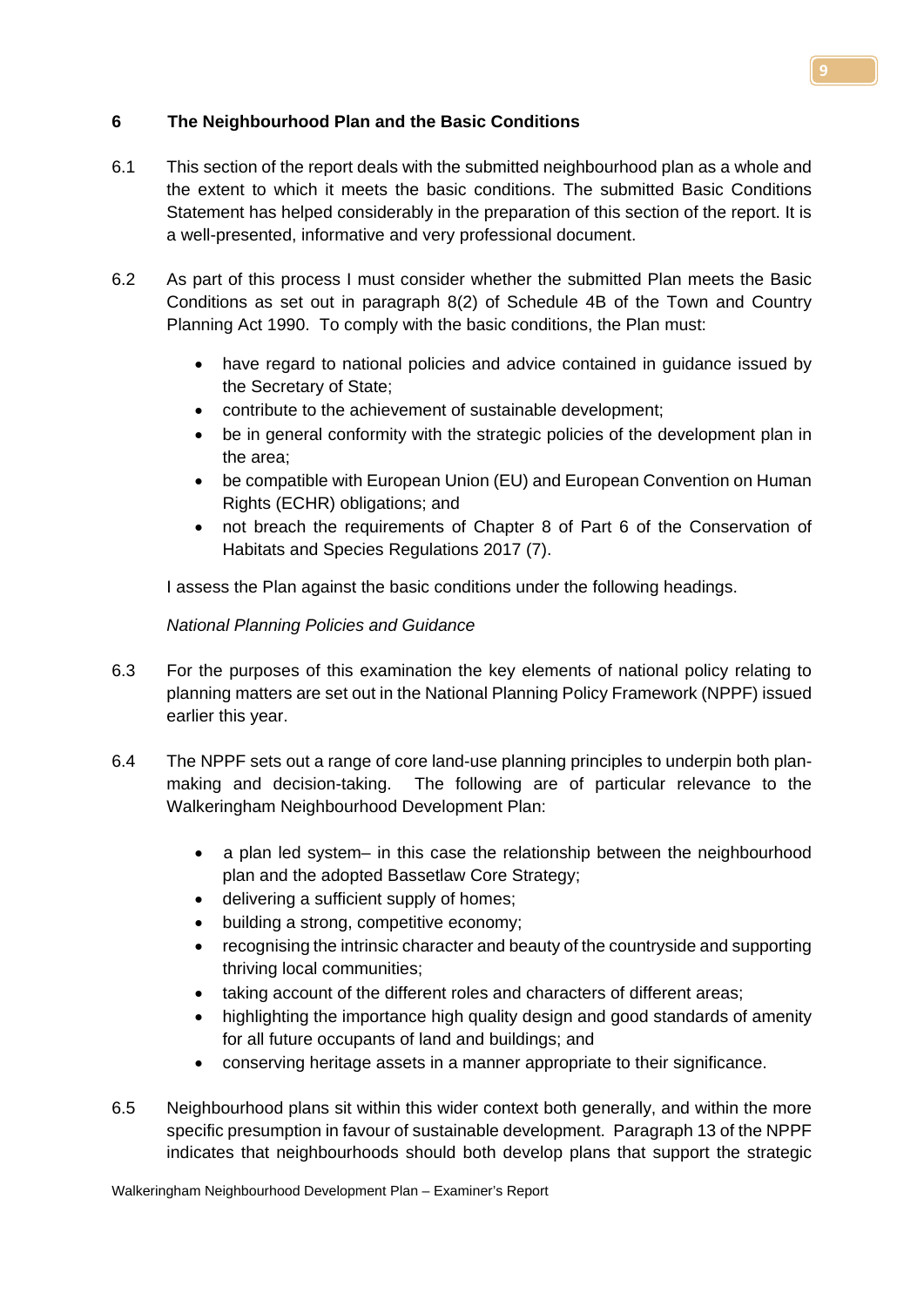needs set out in local plans and plan positively to support local development that is outside the strategic elements of the development plan.

- 6.6 In addition to the NPPF I have also taken account of other elements of national planning policy including Planning Practice Guidance and the recent ministerial statements.
- 6.7 Having considered all the evidence and representations available as part of the examination I am satisfied that the submitted Plan has had regard to national planning policies and guidance in general terms. It sets out a positive vision for the future of the neighbourhood area. It includes a series of policies that address a range of housing development and environmental matters. The Basic Conditions Statement maps the policies in the Plan against the appropriate sections of the NPPF.
- 6.8 At a more practical level the NPPF indicates that plans should provide a clear framework within which decisions on planning applications can be made and that they should give a clear indication of how a decision-maker should react to a development proposal (paragraph 16d). This was reinforced with the publication of Planning Practice Guidance in March 2014. Paragraph ID:41-041-20140306 indicates that policies in neighbourhood plans should be drafted with sufficient clarity so that a decision-maker can apply them consistently and with confidence when determining planning applications. Policies should also be concise, precise and supported by appropriate evidence.
- 6.9 As submitted the Plan does not fully accord with this range of practical issues. The majority of my recommended modifications in Section 7 relate to matters of clarity and precision. They are designed to ensure that the Plan fully accords with national policy.

## *Contributing to sustainable development*

6.10 There are clear overlaps between national policy and the contribution that the submitted Plan makes to achieving sustainable development. Sustainable development has three principal dimensions – economic, social and environmental. It is clear to me that the submitted Plan has set out to achieve sustainable development in the neighbourhood area. In the economic dimension the Plan includes a policy on windfall sites (Policy 1), eight policies on residential allocations (Policies 8-15) and a policy for employment development (Policy 6). In the social role, it includes a policy on housing mix (Policy 4), one to safeguard its community facilities (Policy 7) and one for local green spaces (Policy 5). In the environmental dimension the Plan positively seeks to protect its natural, built and historic environment. It has specific policies to protect the natural environment (Policy 2) and on housing design and energy efficiency (Policy 3). This assessment overlaps with the Parish Council's comments on this matter in the submitted Basic Conditions Statement.

## *General conformity with the strategic policies in the development plan*

6.11 I have already commented in detail on the development plan context in the wider Bassetlaw District in paragraphs 5.4 to 5.8 of this report.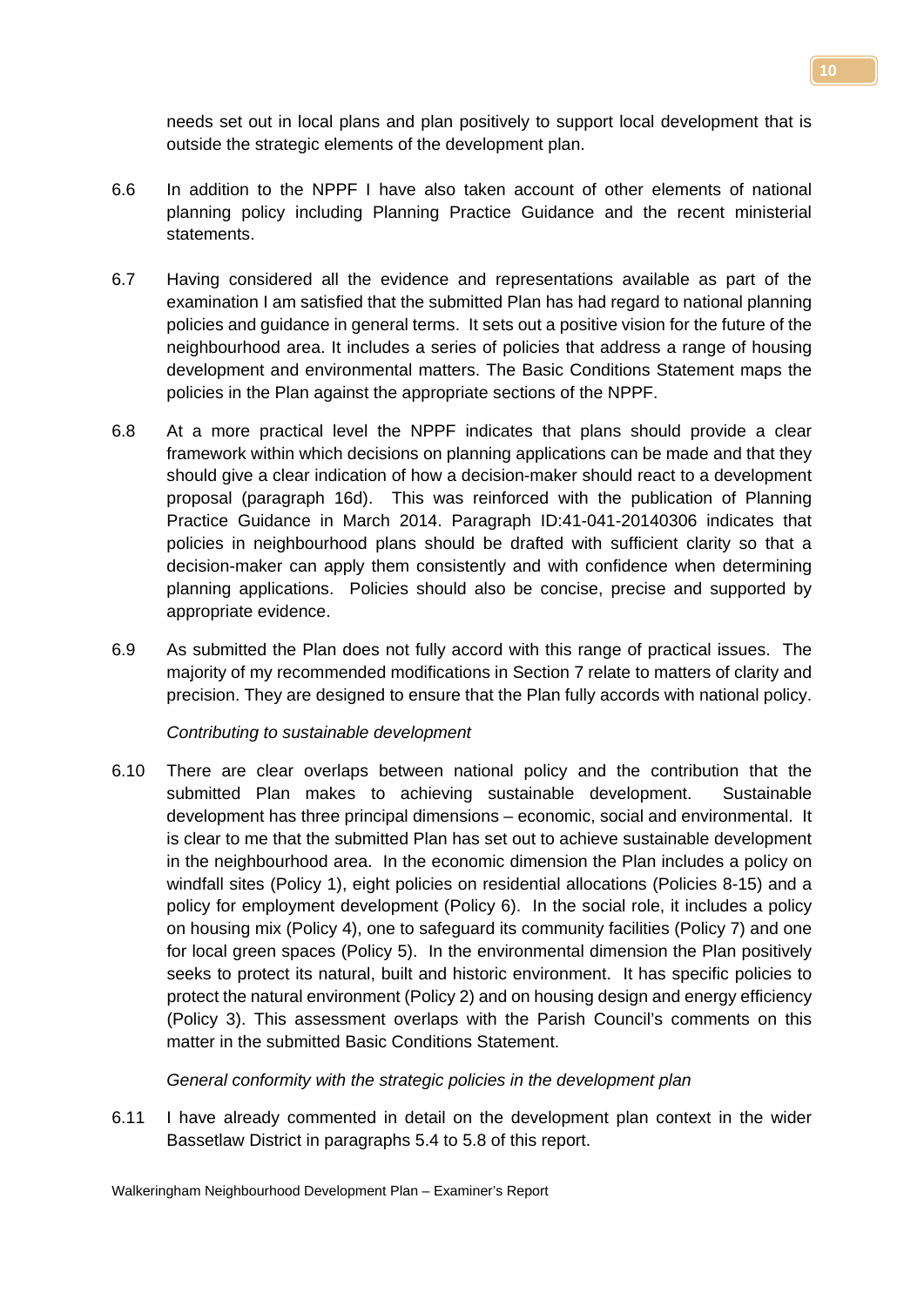6.12 I consider that the submitted Plan delivers a local dimension to this strategic context and supplements the detail already included in the adopted Core Strategy. The Basic Conditions Statement helpfully relates the Plan's policies to policies in the Core Strategy. I am satisfied that the submitted Plan is in general conformity with the strategic policies in the development plan.

## *European Legislation and Habitat Regulations*

- 6.13 The Neighbourhood Plan General Regulations 2015 require a qualifying body either to submit an environmental report prepared in accordance with the Environmental Assessment of Plans and Programmes Regulations 2004 or a statement of reasons why an environmental report is not required. In order to comply with this requirement, a Screening Determination on the need for a Strategic Environmental Assessment (SEA) for the Neighbourhood Plan was prepared by Bassetlaw District Council in November 2019. The report is thorough and well-constructed. As a result of this process BDC concluded that the Plan is not likely to have any significant effects on the environment and accordingly would not require SEA.
- 6.14 The screening report includes the responses from the three consultation bodies. This is best practice.
- 6.15 The Parish Council decided to prepare a sustainability appraisal of the Plan. In doing so it helpfully summarised the purpose of the appraisal in paragraph 3 of the document as follows:

'(As the Plan includes) site allocations that could potentially see a further 66 houses built within the area the appraisal is being carried out to ensure that the development management policies included in the Plan are sustainable. This appraisal of the Plan is also being carried out as a means to ensure and demonstrate that the principles of sustainable development as defined by the National Planning Policy Framework (NPPF) have been taken into account in its preparation.'

- 6.16 The resulting document is well-constructed. It adds value and depth to the submitted Plan. Tables 5 and 6 are particularly effective in mapping the vision and the policies of the Plan against the sustainability appraisal objectives.
- 6.17 BDC also prepared a Habitats Regulations Assessment (HRA) of the Plan in November 2019. It concludes that the submitted Plan is unlikely to have significant effects on a European site. The report is very thorough and comprehensive. In particular it assesses the likely effects of the implementation of the policies in the Plan on the following sites:
	- Birklands and Bilhaugh SAC;
	- Hatfield Moor SAC;
	- Thorne Moors SAC:
	- Thorne and Hatfield Moors SPA; and
	- Humber Estuary SAC, SPA and Ramsar.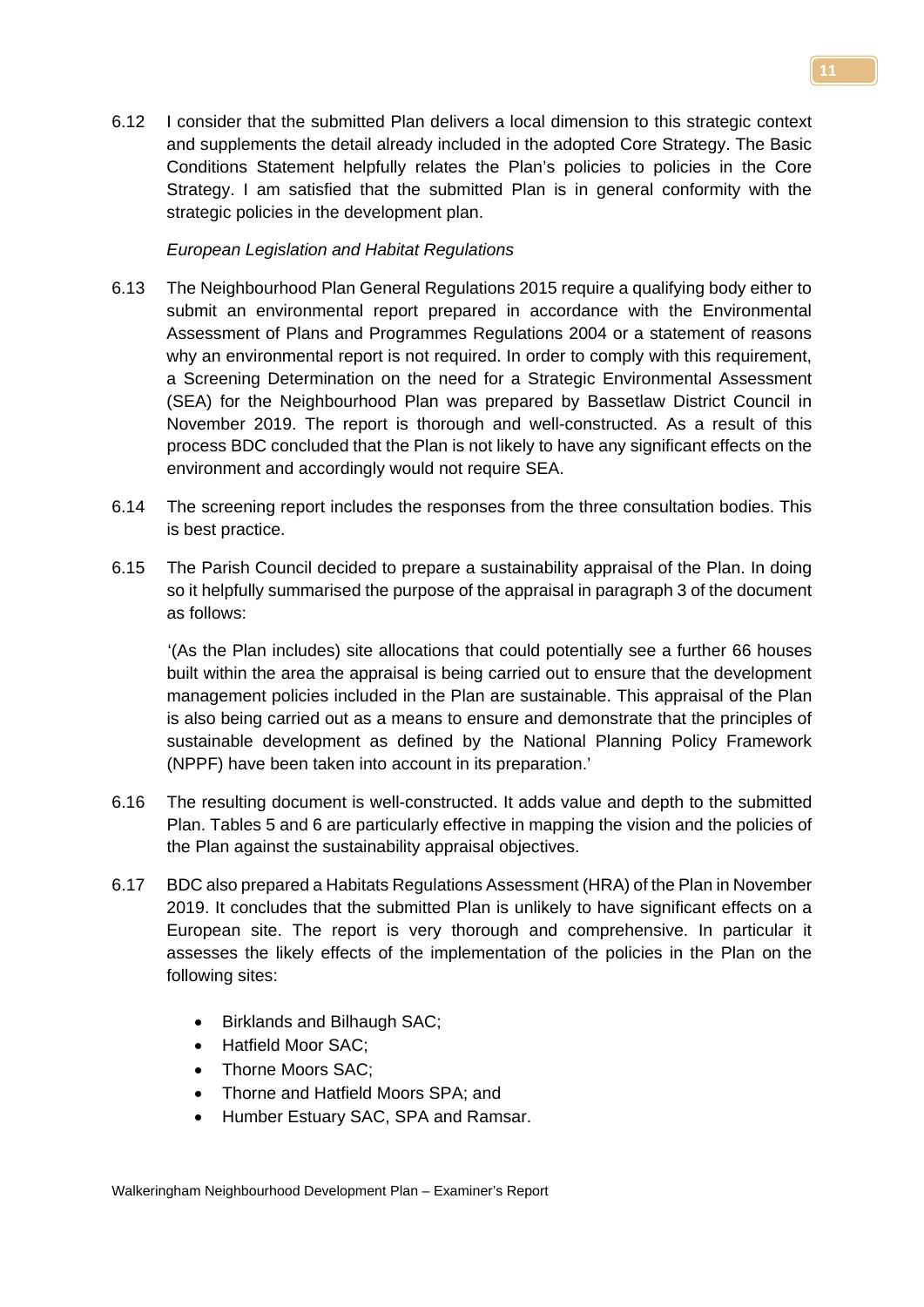It concludes that the neighbourhood plan will not give rise to likely significant effects on European sites, either alone or in combination with other plans or projects, and Appropriate Assessment is not required.

- 6.18 Having reviewed the information provided to me as part of the examination I am satisfied that a proportionate process has been undertaken in accordance with the various regulations. None of the statutory consultees have raised any concerns with regard to either neighbourhood plan or to European obligations. In the absence of any evidence to the contrary, I am entirely satisfied that the submitted Plan is compatible with this aspect of European obligations.
- 6.19 In a similar fashion I am satisfied that the submitted Plan has had regard to the fundamental rights and freedoms guaranteed under the European Convention on Human Rights (ECHR) and that it complies with the Human Rights Act. There is no evidence that has been submitted to me to suggest otherwise. There has been full and adequate opportunity for all interested parties to take part in the preparation of the Plan and to make their comments known. On this basis, I conclude that the submitted Plan does not breach, nor is in any way incompatible with the ECHR.

#### *Summary*

6.20 On the basis of my assessment of the Plan in this section of my report I am satisfied that it meets the basic conditions subject to the incorporation of the recommended modifications contained in this report. Section 7 assesses each policy against the basic conditions. Where necessary it recommends modifications on a policy-by-policy basis.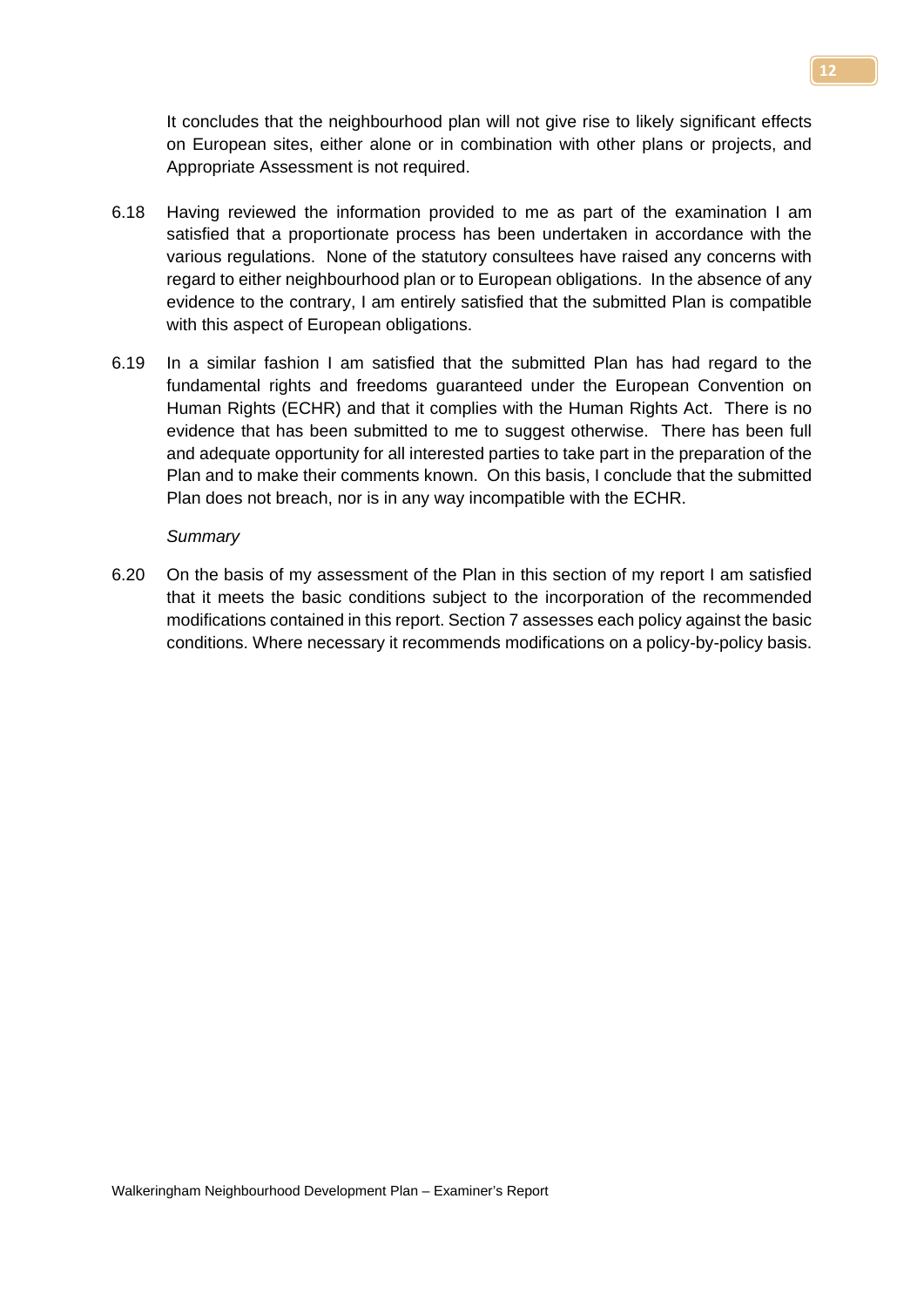## **7 The Neighbourhood Plan policies**

- 7.1 This section of the report comments on the policies in the Plan. In particular, it makes a series of recommended modifications to ensure that the various policies have the necessary precision to meet the basic conditions.
- 7.2 My recommendations focus on the policies themselves given that the basic conditions relate primarily to this aspect of neighbourhood plans. In some cases, I have also recommended changes to the associated supporting text.
- 7.3 I am satisfied that the content and the form of the Plan is fit for purpose. It is distinctive and proportionate to the Plan area. The wider community and the Parish Council have spent time and energy in identifying the issues and objectives that they wish to be included in their Plan. This sits at the heart of the localism agenda.
- 7.4 The Plan has been designed to reflect Planning Practice Guidance (41-004-20170728) which indicates that neighbourhood plans must address the development and use of land. However, it includes specific non-land use Actions and Projects which are separately addressed in Appendix A.
- 7.5 I have addressed the policies in the order that they appear in the submitted plan. I comment on the Actions and Projects thereafter.
- 7.6 For clarity this section of the report comments on all policies whether or not I have recommended modifications in order to ensure that the Plan meets the basic conditions.
- 7.7 Where modifications are recommended to policies they are highlighted in bold print. Any associated or free-standing changes to the text of the Plan are set out in italic print.

*The initial sections of the Plan (Sections 1-9)*

- 7.8 The Plan as a whole is very well-organised and includes effective maps, charts and photographs. It makes an appropriate distinction between the policies and their supporting text. Its design will ensure that it will comfortably be able to take its place as part of the development plan in the event that it is eventually 'made'. The initial elements of the Plan set the scene for the policies. They are proportionate to the Plan area and the subsequent policies.
- 7.9 Section 2 comments about the background to neighbourhood planning. It also helpfully describes the local planning context within which the Plan has been prepared. It includes a very effective map showing the designated neighbourhood area (Map 1). Paragraph 2.4 advises about the plan period. Section 3 consolidates this position and comments about the need for the preparation of a neighbourhood plan.
- 7.10 Section 4 summarises how the submitted Plan was prepared. It sets out the management arrangements which were introduced. It overlaps with the submitted Consultation Statement.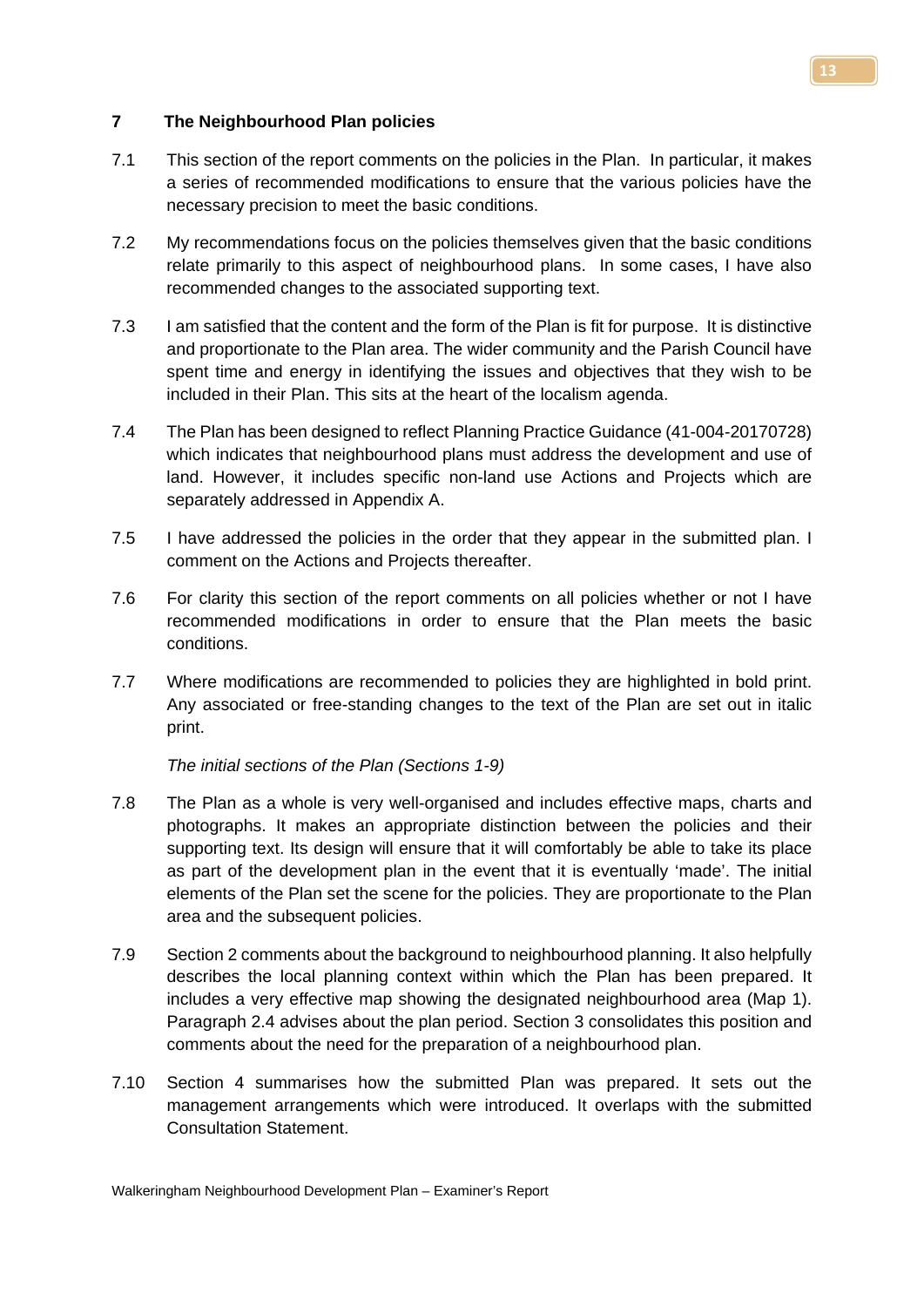- 7.11 Section 5 comments about the Actions and Projects which are separately addressed in Appendix A.
- 7.12 Section 6 of the Plan comments about the strategic context within which the submitted Plan has been prepared. It identifies specific policies in the adopted Core Strategy which have had a direct bearing on the development of the submitted Plan.
- 7.13 Section 7 provides information about the parish. It is particularly well-presented and helped me to understand the issues raised in the Plan and the resulting policies. It includes details on:
	- Location and Context:
	- Natural Environment;
	- Flood Risk;
	- People;
	- Housing;
	- Economy; and
	- Heritage.
- 7.14 Sections 8 and 9 sets out the Plan's Community Vision and the supporting Community Objectives respectively. They are both well-developed and distinctive to Walkeringham.
- 7.15 The remainder of this section of the report addresses each policy in turn in the context set out in paragraphs 7.5 to 7.7 of this report. Thereafter it comments on the Community Projects and Aspirations.

Policy 1 Sustainable Development, Infill and the Development Boundary

- 7.16 This policy sets the scene for the remainder of the policies in the Plan. In essence it supports development within the development boundary subject to a series of design and density matters. It then comments that development outside the settlement boundary will be limited to that which is necessary to support the rural economy.
- 7.17 In general terms I am satisfied that the policy is appropriate for the neighbourhood area. In particular it takes account of the nature and scale of the village itself, its welldefined development boundary and the relationship between the village and its surrounding rural hinterland.
- 7.18 Paragraph 106 of the Plan and the third part of the policy comment that infill consists of the completion of an otherwise substantially built up frontage by the filling of a small gap normally capable of taking one or two dwellings only. However, section b) of the first part of the policy takes a more general approach in commenting that development within the development boundary should be of a scale, density, layout and design that is compatible with the local, rural character appearance and amenity of that part of the village in which it is located.
- Walkeringham Neighbourhood Development Plan Examiner's Report 7.19 I sought advice from the Parish Council on the extent to which the third part of the policy needed to specific on potential yields. It commented that earlier flexibility of this type has led to several planning applications being submitted for a large number of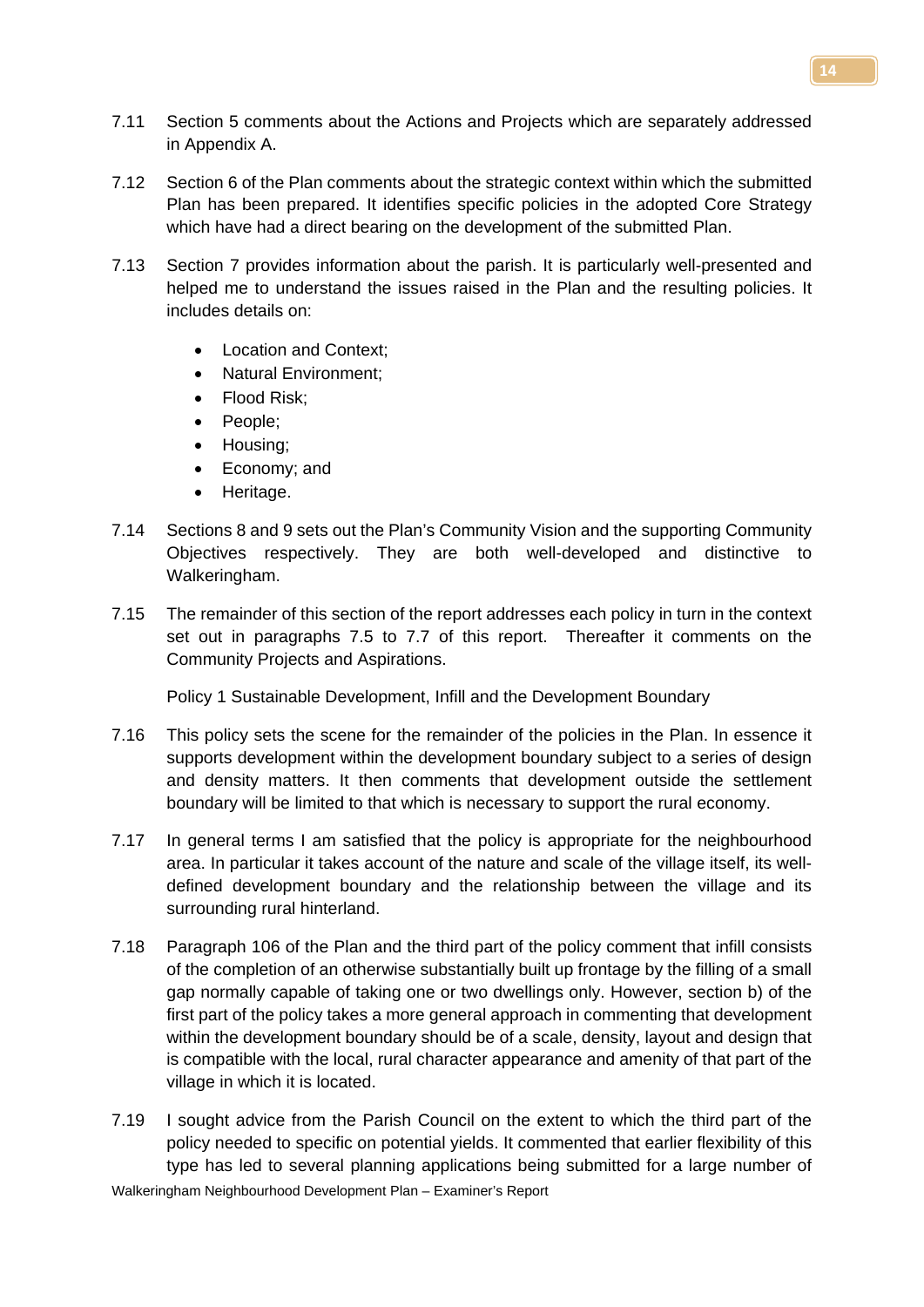houses on infill sites that the community would have considered too big for infill development.

- 7.20 I have considered these comments very carefully. Plainly BDC will need to come to a judgement on development proposals based on policy considerations and an assessment of other issues on a case-by-case basis. In this context an appropriate policy context is essential for clarity and consistency. However as presently configured this policy has internal contradictions between its part 1b) and part 3. Taking all matters into consideration I recommend the removal of the third part of the policy. It is prescriptive in its nature. In any event it is not directly supported by evidence. I am however content that paragraph 106 should remain in the Plan. It provides a degree of guidance to developers (within the context of the general part 1b of the policy) and acknowledges the potential for a development of greater than two dwellings by the use of the word 'normally'.
- 7.21 I also recommend modifications to the wording used in the policy so that it will have the clarify for a development plan policy as required by the NPPF.

## **In part 1 f) of the policy replace 'possible' with 'practicable'**

**In part 1 g) of the policy replace 'promoting' with 'incorporating measures which would promote walking, cycling and the use of public transport into the design and layout of the proposed development'**

## **Delete part 3 of the policy.**

Policy 2 Natural Environment and Landscape Character

- 7.22 This is an important and comprehensive policy. It aims to safeguard both the natural environment and the landscape character of the neighbourhood area. It is underpinned by extensive supporting text (paragraphs 107 to 124).
- 7.23 The policy addresses the following overlapping issues:
	- safeguarding vistas which contribute to the landscape of the village;
	- safeguarding local character and landscape setting;
	- planting and boundary treatment;
	- boundaries to developments;
	- safeguarding two identified viewpoints;
	- safeguarding significant green gaps;
	- the use of sustainable urban drainage; and
	- biodiversity.
- 7.24 I sought advice from the Parish Council on the wide-ranging nature of the policy. I was advised that it evolved during the preparation of the Plan. Having considered all the information available to me I am satisfied that, on balance, the policy should remain as a free-standing policy. The Parish Council is entitled to come to a judgement on the way it has combined related elements of guidance into this and other policies.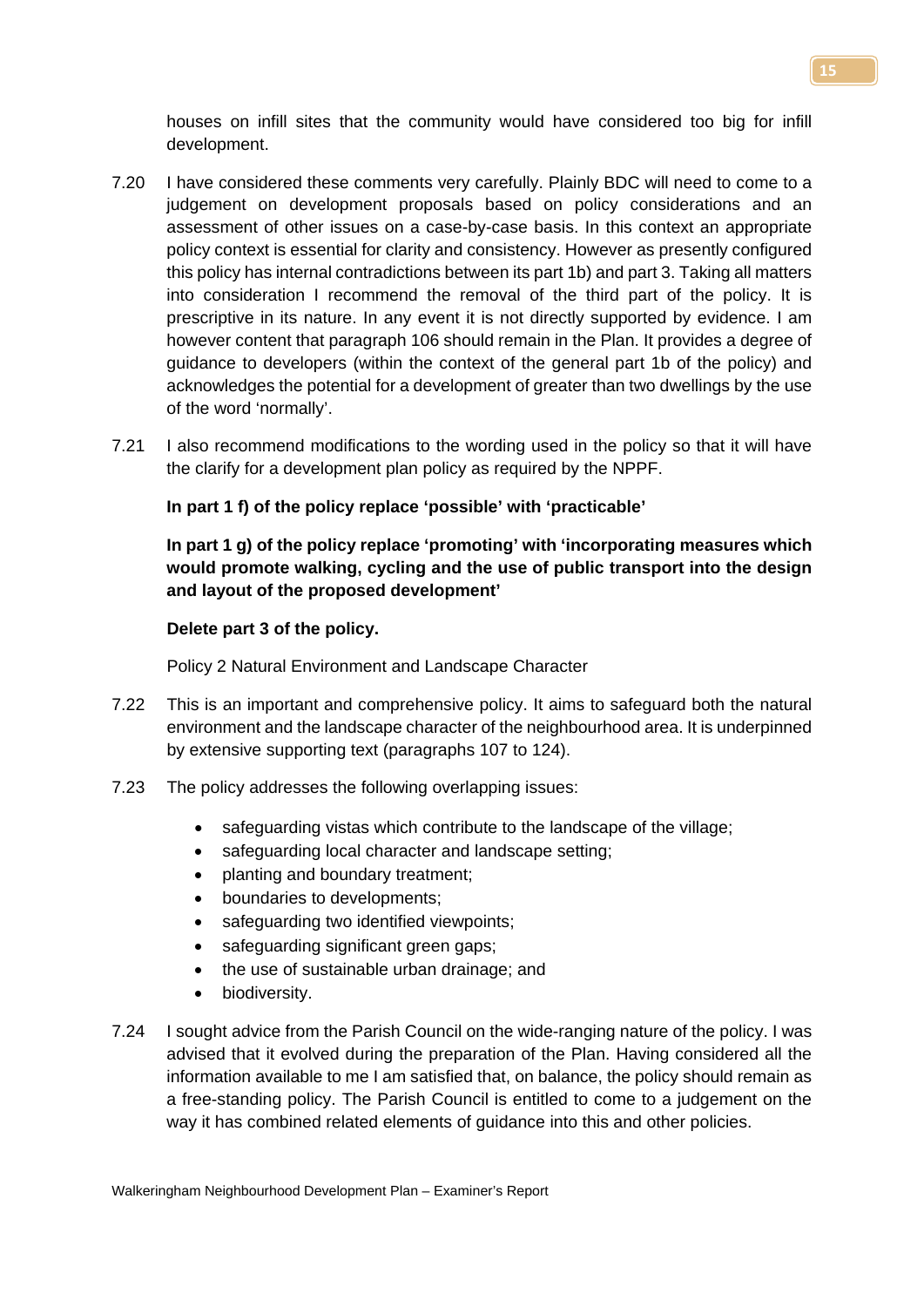7.25 I also sought advice from the Parish Council about the way in which it had identified significant green gaps into the policy. It commented that:

'The green gaps policy does not seek to prevent all development in these locations, rather it was intended to ensure that proposals that did not affect the sense of openness so small scale sensitively designed development may be acceptable. It is not intended to be as onerous as green belt'.

The Parish Council also commented that:

'an important part of the community engagement (and the general support for the scale of development implicit in the site allocations) is that there was a recognition of the contribution these gaps made to the character of the parish. Their identification on a map provides transparency about the location of these gaps and some certainty about their protection'.

- 7.26 I looked at the proposed significant green gaps carefully when I visited the neighbourhood area. I saw the way in which they contributed to the very distinctive character and appearance of the village. As I have already described in Section 5 of this report it has a dispersed nature and which is characterised by the green areas and/or the countryside projecting into the heart of the village.
- 7.27 However as incorporated into the policy elements of the submitted Plan the significant green gaps result in policy inconsistencies as follows:
	- The green gaps are outside the development boundary. In this context the second part of Policy 1 would support development in such locations where it was necessary to support the rural economy. However, part 6 of Policy 2 comments that development in the significant green gaps will not be supported.
	- Part 6 of Policy 2 conflates two separate issues. Its first sentence comments about the importance of the green gaps to the character of the neighbourhood area. The second sentence then makes an immediate leap to a very restrictive approach which is more onerous than local countryside policies. Indeed, the very prescriptive approach is even more onerous than Green Belt policies. In these circumstances the policy does not meet the basic conditions.
- 7.28 However having looked at the various significant green gaps I am satisfied that in general terms their identification in the Plan serves a clear and obvious purpose. I am also satisfied that the approach taken is underpinned with evidence, research and community support. Nonetheless I recommend that two of the proposed significant green gaps are deleted from Map 14. I have reached this conclusion on the basis of the relationship or otherwise of the green gaps concerned to the core of the village. This is based on my own observations and the Plan's proposed identification of the development boundary in Map 12. The significant green gaps recommended for deletion are as follows:
	- the rectangular parcel of land to south of South Moor Road/West Moor Road; and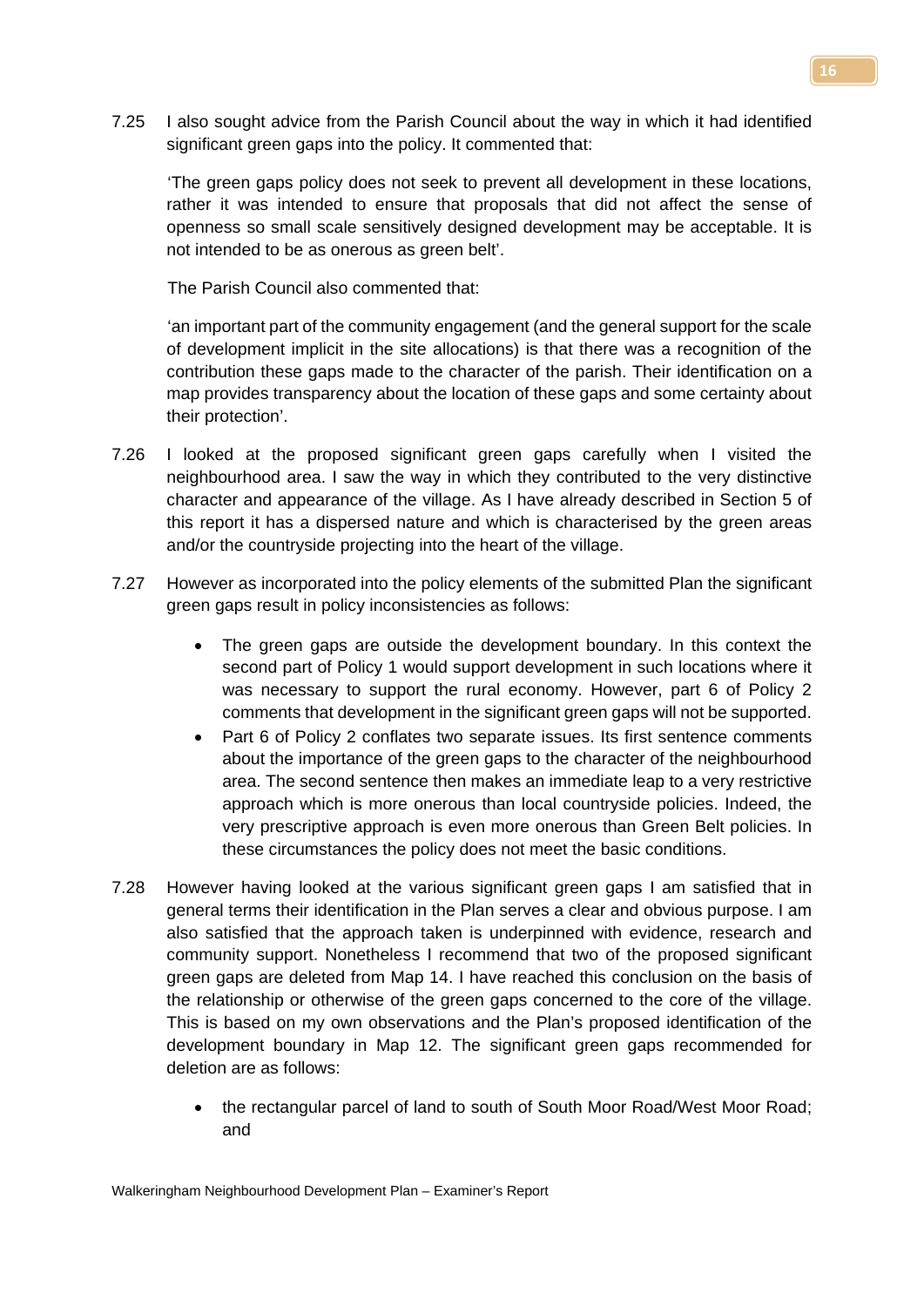- the irregular parcel of land at the eastern extent of the green gap between Station Road and Stockwith Road.
- 7.29 Given the importance of the significant green gaps (as recommended to be modified) I recommend that the sixth part of the policy is modified so that it requires any new development to respect the way in which they contribute to the character of the neighbourhood area.
- 7.30 Another important part of the policy is the way in which it has identified a series of important vistas and viewpoints. They are detailed in Appendix B of the Plan and on Map 13. I am satisfied that the various views are from public vantage points. I can also see their relationship with the form and character of the village and the proposed significant green gaps. However, I recommend that the various parts of the policy on this matter are combined into a single element. This will bring the clarity required by the NPPF.
- 7.31 I also recommend modifications to other parts of the policy so that they have the same clarity. I also recommend that elements of supporting text in parts of the policy are deleted.

**Delete the first part of the policy.**

**In the second part of the policy delete the first sentence.**

**In the second part of the policy and in the second sentence replace 'is required to' with 'should'**

**In the second part of the policy and section b) replace 'significant' with 'unacceptable'**

**Replace the fifth part of the policy with: 'Development proposals should safeguard and take account of the identified significant vistas and viewpoints as shown on Map 13 and detailed in Appendix B. Development proposals which would have unacceptable impact on any of the identified vistas and viewpoints in general, and the way in which they contribute to a sense of openness and place in the neighbourhood area in particular will not be supported'**

**Replace the sixth part of the policy with: 'Development proposals should respect the way in which the identified significant green gaps as shown on Map 14 contribute to the character of the neighbourhood area'**

**In the seventh part of the policy replace 'where applicable' with 'where practicable and related to the circumstances of the site concerned'**

**In the eighth part of the policy replace 'accepted' with 'supported'**

*At the end of paragraph 122 add: 'Policy 2 sets out an approach which captures the importance of this matter. Where necessary proposals should include an independent assessment of the effects of their development on the relevant character area of the Character and Design Guide 2018'*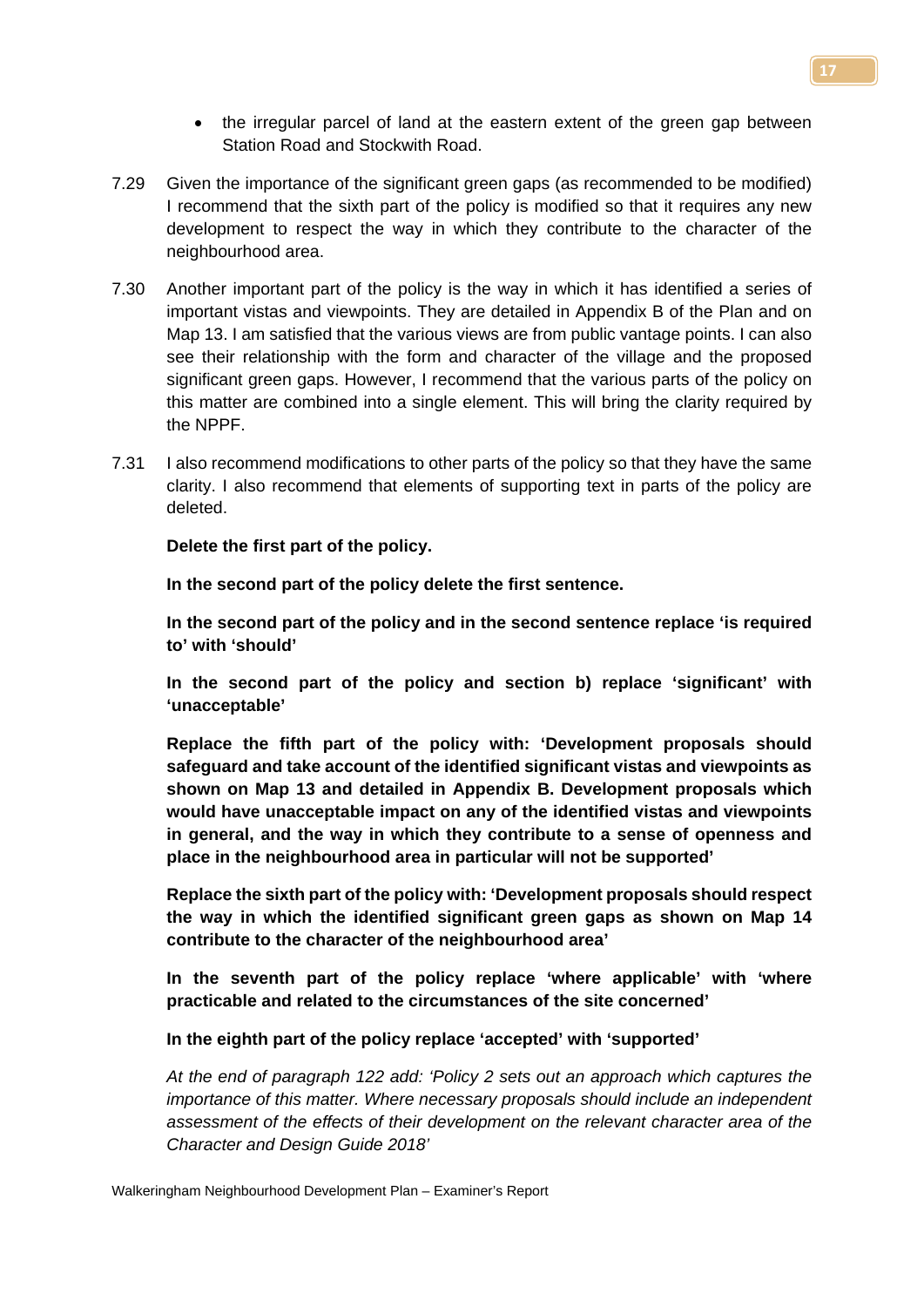*At the end of paragraph 123 add: 'Policy 2 sets out an approach which captures the importance of this matter. It requires that new development within the village should respect the way in which the green gaps contribute to the character of the village, its openness and its dispersed form and layout'*

Policy 3 Energy Efficiency and High-Quality Design

- 7.32 This is a policy which is both well-considered and ambitious. It is based around Character Areas as defined in the Walkeringham Character and Design Guide. The Guide is an excellent product in its own right and the way in which it has fed into various policies in the resulting Plan. Paragraph 132 of the Plan helpfully identifies four key issues that arise from the Guide and which support this policy.
- 7.33 The policy has several related parts. They include:
	- the need for new development to reinforce existing character;
	- landscape and boundary treatment;
	- materials, scale and massing; and
	- the design of buildings the construction of low carbon homes.
- 7.34 In general terms I am satisfied that the policy is appropriate to the neighbourhood area and has regard to national policy. To bring the clarity required by the NPPF I recommend detailed modifications to some of the words used in the policy. In the seventh part of the policy I recommend the deletion of reference to the requirements of other organisations. Whilst these may be important matters, they are separate from the planning process.
- 7.35 I recommend that the examples in the sixth part of the policy (on low carbon homes) are deleted and repositioned into the supporting text. I also recommend the deletion of the eighth part of the policy on BfL12 equivalent for two related reasons. The first is that it is more a process issue than a policy outcome. In any event the BfL standards and approaches are already addressed in the supporting text. The second is that the standard has the ability to be replaced or update within the Plan period.
- 7.36 Otherwise the policy meets the basic conditions. It offers a locally-distinctive and wellresearch approach to this important national matter.

**In the first part of the policy delete 'to be supported'**

**In the sixth part of the policy delete the second sentence (including the three examples).**

**In the seventh part of the policy replaced 'is encouraged' with 'will be supported' and delete 'and development…. relevant organisations'**

## **Delete the eighth part of the policy.**

*At the end of paragraph 136 add: 'The sixth part of Policy 3 offers support for the construction of low carbon homes. Examples of such an approach might include [at this point insert the three examples in the sixth part of the submitted policy]'*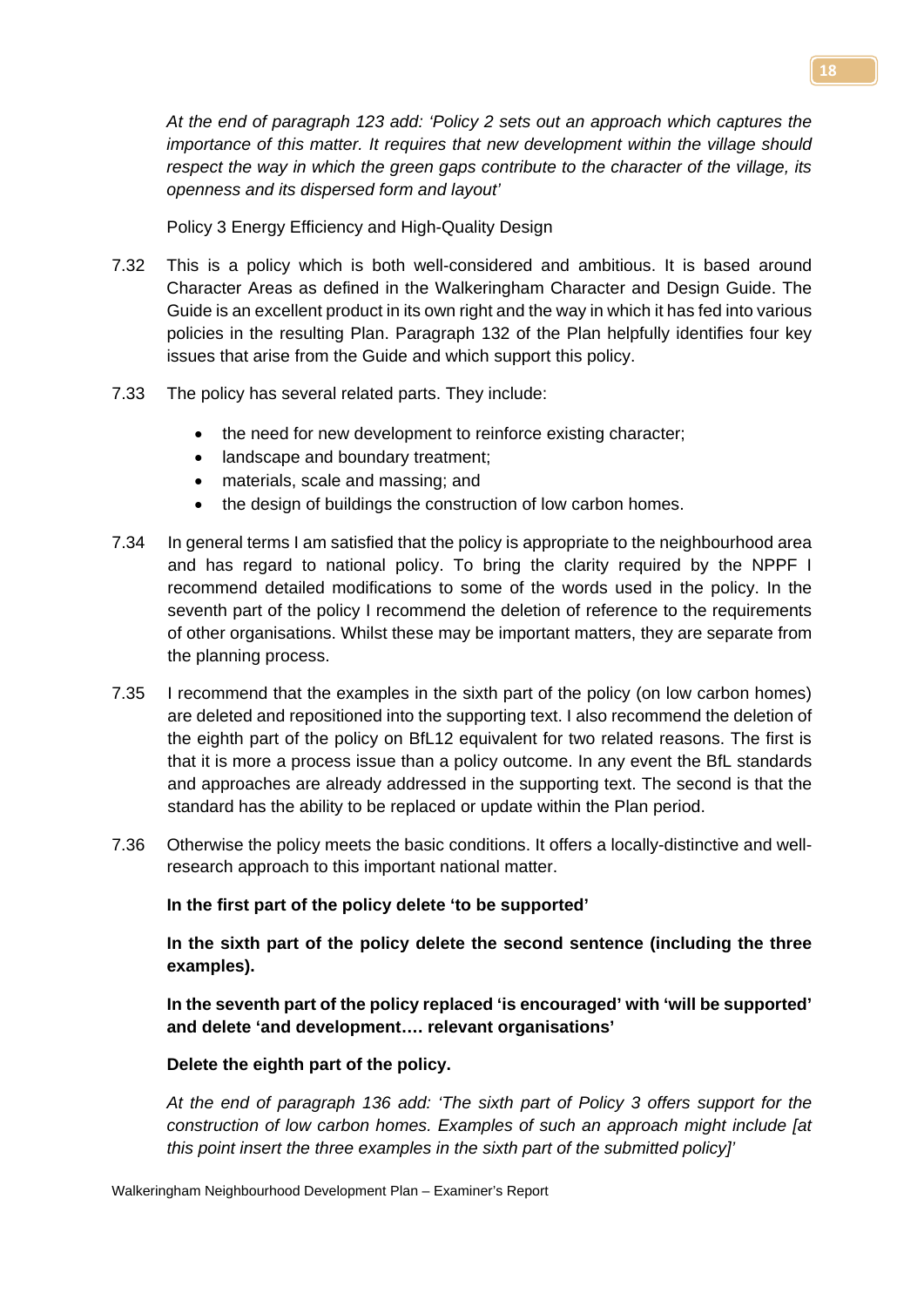Policy 4 A Mix of Housing Types

- 7.37 This policy has a sharp focus on meeting local housing needs in general terms and in ensuring in particular that proposals for 1/2/3 bed dwellings are accessible and adaptable to Building Regulations M4(2) standards as identified in the SHMA 2013 and its update in 2017. Paragraph 149 of the Plan comments that such homes could be considered as homes for life and would be suitable for any occupant, regardless of whether they have a disability at the time of initial occupation. The approach has been pursued given increasing age of residents generally in the SHMA area and in the neighbourhood area in particular.
- 7.38 I recommend modifications to the first part of the policy. As submitted, it simply requires housing development to take housing need 'into account' rather than to deliver housing proposals that directly reflect housing needs. I also recommend that the commentary about the existing demand is repositioned into the supporting text.
- 7.39 BDC comment that the second part of the policy should be deleted. I sought comments from the Parish Council on this representation. It commented:

'BDC comment questions viability of requirement for M4(2) standards on all 1-3 bed properties because the viability assessment for the Local Plan in 2017 considered that across the parish as a whole this was not viable. However, the Parish Council notes that the average house prices in Walkeringham are above the average compared to surrounding towns and villages. It should also be noted that the provision of life time homes (that are adaptable and accessible) would represent more sustainable development than homes that are not adaptable and accessible.'

- 7.40 I have considered this matter carefully. I have also considered the information in the Plan about the likely additional costs involved in delivering Building Regulation M4 (2) compliant homes. In the circumstances I recommend that the second part of the policy is modified so that it requires smaller dwellings to be accessible and adaptable subject to viability requirements. This acknowledges that two things may happen within the Plan period. The first is that the population in the neighbourhood area will continue to get older and generate a commercial need and demand for such properties. The second is that the development industry may respond in a positive way to such issues and/or reduce the additional costs of such provision.
- 7.41 I also recommend technical modifications to the policy so that it clarifies the role and status of Part M4(2) of the Building Regulations.

**Replace the first part of the policy with: 'Proposals for new housing development proposals should deliver a range of housing sizes and types that directly reflect housing needs'**

**In the second part of the policy add at the beginning 'Where it is viable to do so'**

**In the second part replace '-M4(2) or equivalent meaning that:' with 'to standards included in Part 4 (2) Accessible and adaptable buildings of the Building Regulations 2015 and 2016 or any updates of this element of the Regulations. In practical terms:'**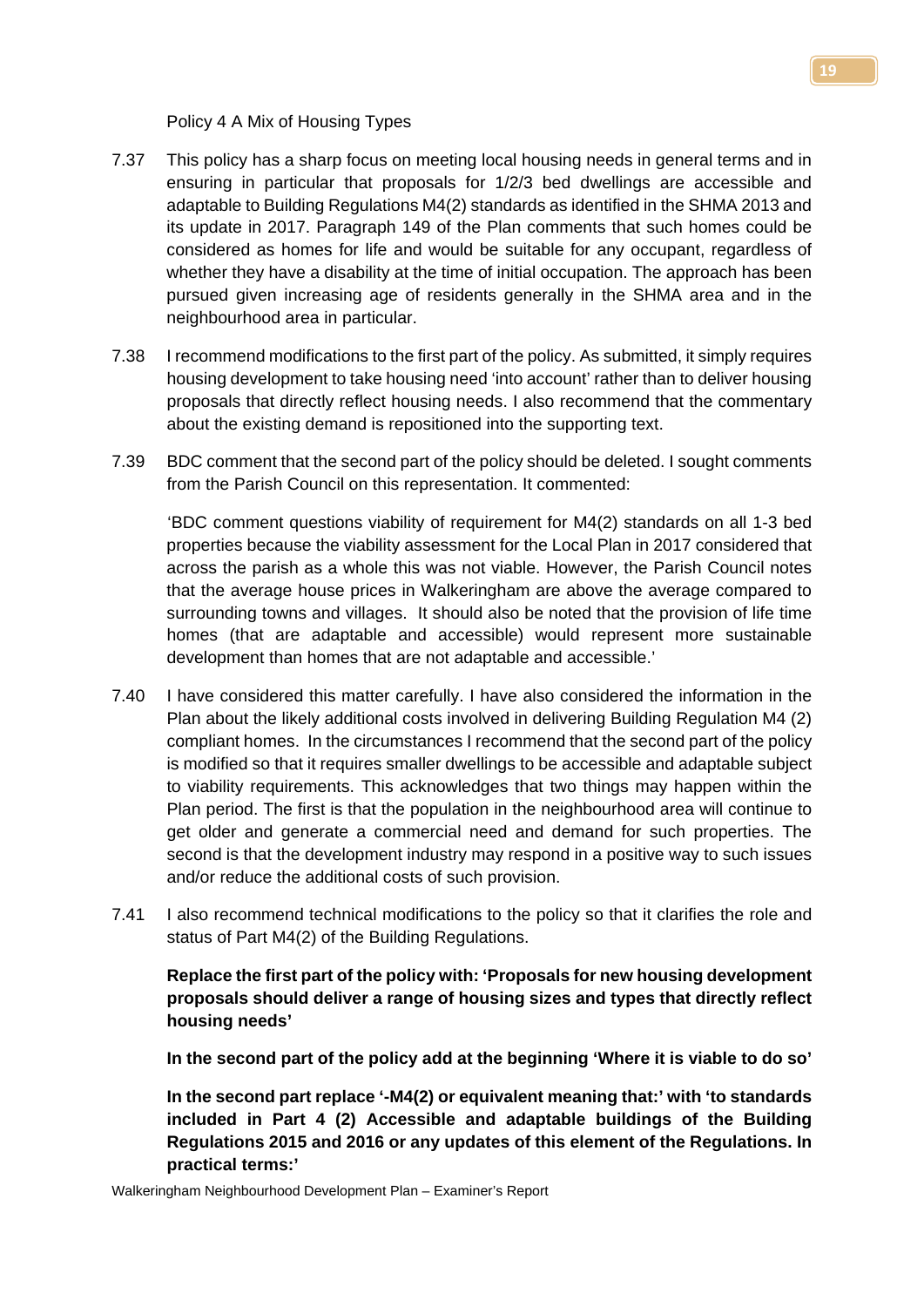*At the end of paragraph 157 add the text in brackets in the first part of the submitted policy.*

*In paragraph 159 delete the final sentence.* 

Policy 5 Local Green Spaces

- 7.42 This policy sets out the Plan's approach to local green spaces (LGSs). The supporting text (160-162) correctly identifies that the policy owes its origin to the national approach set out in the NPPF (paragraphs 99-101).
- 7.43 The Plan proposes the designation of six LGSs. They are described and assessed against the criteria in the NPPF in Table 9. In general terms the information is wellpresented. The photographs of the different proposed LGSs are very effective.
- 7.44 I looked at the various proposed LGSs as part of my visit.
- 7.45 Having considered all the evidence I am satisfied that proposed LGSs B/C/D/E/F meet the three criteria in the NPPF. They are close to the community that they serve, they are demonstrably special to the local community and they are local in scale.
- 7.46 In addition, I am satisfied that the five proposed designations accord with the more general elements of paragraph 99 of the NPPF. Firstly, I am satisfied that they are consistent with the local planning of sustainable development. Their designation as LGSs does not otherwise prevent sustainable development coming forward in the neighbourhood area and no such development has been promoted or suggested. Secondly, I am satisfied that the LGSs are capable of enduring beyond the end of the Plan period. Indeed, they are an established element of the local environment and have existed in their current format for many years. In addition, no evidence was brought forward during the examination that would suggest that the local green spaces would not endure until 2035.
- 7.47 At 16 hectares in size proposed LGS A is significantly larger than the other proposed LGSs. As the Plan describes 'The Moor' is a collection of farmed arable fields in the heart of the village bounded by North Moor Road, West Moor Road and South Moor Road. I sought comments from the Parish Council on the extent to which this proposed LGS could reasonably be considered as local in scale and not an extensive tract of land. It commented that it was not aware of a definition for what constitutes an extensive tract of land. It also commented that The Moor has a historic function and its value to the community is set out in Table 9. It has a higher significance in this regard than the other significant green gaps.
- 7.48 I have considered the proposed designation of the LGS and the additional information from the Parish Council very carefully. In doing so I have concluded that The Moor is an extensive tract of land and which is not local in scale. On this basis I recommend its deletion from the policy.
- Walkeringham Neighbourhood Development Plan Examiner's Report 7.49 The policy itself has two parts. The first designates the various sites as LGSs. The second applies the approach in the NPPF to those sites. In doing so it attempts to identify the limited circumstances where development might be supported on the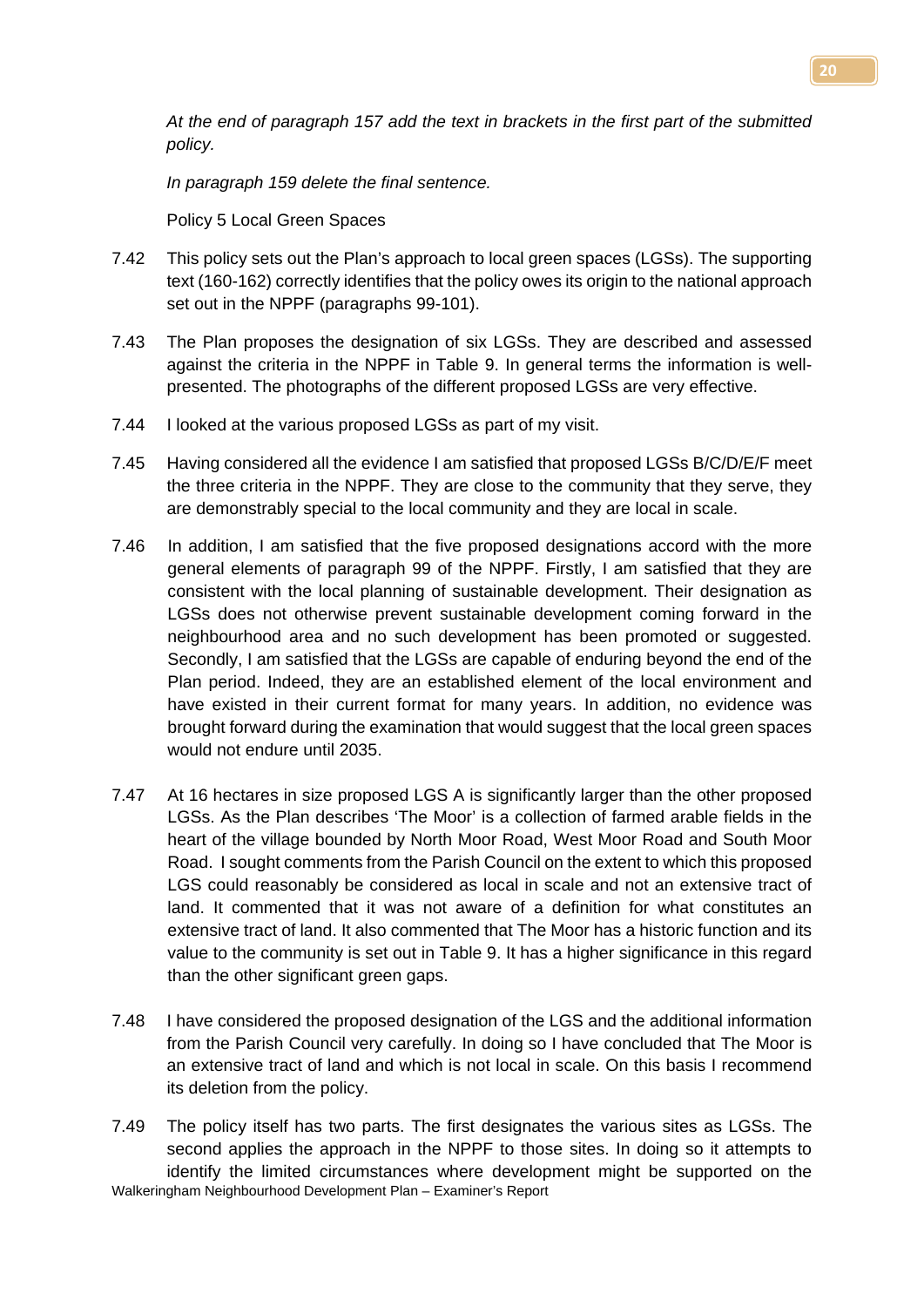designated spaces. Whilst this approach is helpful, I recommend that the policy is modified in two ways. The first lists the designated LGSs in the first part of the policy. The second would apply the matter of fact approach in the NPPF to the policy element. The special circumstances would be for BDC to determine on a case-by-case basis taking account of all material planning considerations. Nevertheless, I recommend that the approach is captured in the supporting text.

## **Replace the policy to read:**

**'The Plan designates the following sites as shown on Map 15 as local green spaces:**

- **B Description from Table 9**
- **C Description from Table 9**
- **D Description from Table 9**
- **E Description from Table 9**
- **F Description from Table 9**

# **Proposals for development within the five designated Local Green Spaces will only be supported in very special circumstances'**

*At the end of paragraph 163 add: 'Policy 5 applies the matter of fact approach in the NPPF to the five sites. The very special circumstances would be for Bassetlaw District Council to determine on a case-by-case basis taking account of all material planning considerations. Nevertheless, insofar as planning permission would be required, proposals which would enhance any local green space and contributes to the reasons for its designation are likely to be supported'*

Policy 6 Maintaining Local Employment

- 7.50 This policy sets out a comprehensive approach towards the sustainable growth of businesses both through the conversion of existing buildings and the development of well-designed new buildings. It includes the following detailed components:
	- proposals for a café/shop (part 2);
	- proposals for employment development outside the developed boundary (part 3);
	- a priority for the reuse of existing buildings where development is proposed outside the development boundary (part 4); and
	- the location and design matters for new buildings (part 5).
- 7.51 I am satisfied that in general terms the policy is appropriate for the neighbourhood area. It responds positively to Section 6 of the NPPF. In particular it takes a flexible approach towards rural businesses and diversification.
- 7.52 I sought advice from the Parish Council about the applicability of the fourth part of the policy, and whether it would result in the refusal of planning applications which did not marry up with the Parish Council's 'priority'. It advised that this part of the policy had been included to address a particular site. It acknowledged that the fifth part of the policy would be able adequately to address that matter. This would apply both in its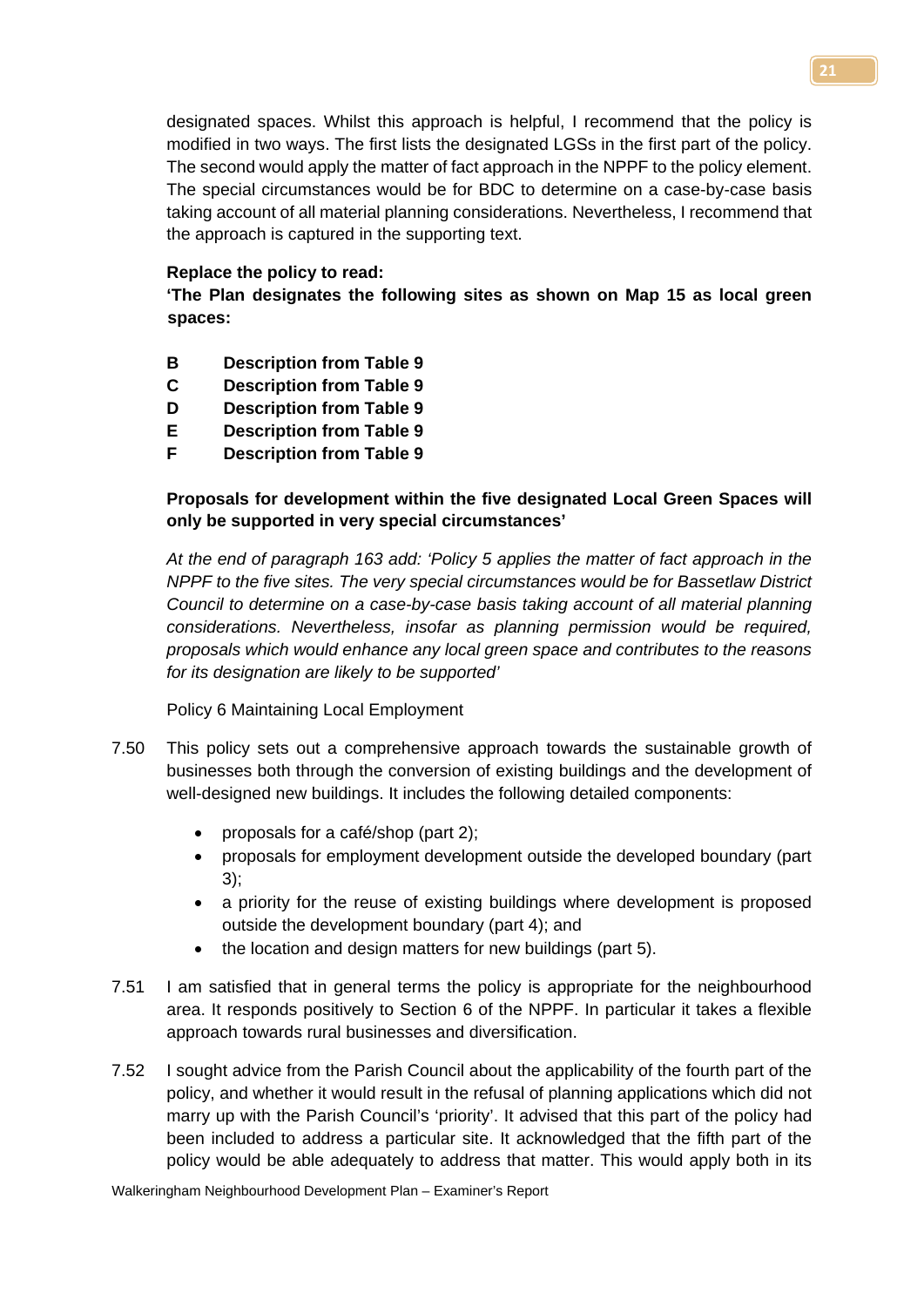own right and in combination with the other elements of this policy. On this basis I recommend the deletion of the fourth part of the policy.

7.53 I also recommend detailed modifications to the words used in the policy so that it has the clarity required by the NPPF.

**In Part 3a) of the policy replace 'fto' with 'to'**

**Replace Part 3d) of the policy with: 'it incorporates car parking, service and access arrangements to County Council standards'**

**Delete part 4 of the policy.**

## **In Part 5 of the policy replace 'will be expected' with 'should'**

Policy 7 Community Facilities

- 7.54 This policy addresses community facilities. It has four related parts as follows:
	- improvements to community facilities;
	- development proposals for community facilities;
	- the potential relocation of the village hall; and
	- the timing of the development of replacement community facilities.
- 7.55 The policy correctly recognises the importance of existing and potential new community facilities in the neighbourhood area. I am satisfied that the first three parts of the policy meet the basic conditions. The potential relocation of the village hall is an exciting project. Appendix A continues the approach with a non-land use community project on this matter.
- 7.56 I sought advice from the Parish Council on its intentions for the fourth paragraph of the policy. I was keen to understand the extent to which it would be practicable for any replacement community facilities to be provided 'up front' before the associated commercial or residential development on its former site had been completed. The Parish Council commented that this approach primarily related to the village hall relocation project. In this context the Parish Council would be able to exercise a particular control on this matter in its capacity as a land owner.
- 7.57 I have considered this issue very carefully. As submitted the policy is unclear on the relative timings of a wider development package. In these circumstances I recommend that a more nuanced approach is taken to this matter. It takes account of potential viability issues. Plainly these will vary on a case-by-case basis, and the outcomes will be for BDC to determine based on its consideration of all material considerations. This assessment results in recommended modifications both to this element of the policy and to its supporting text.

**Replace the fourth part of the policy with: 'In circumstances where the relocation of community facilities releases land for housing or commercial development the replacement community facilities should be provided to a timetable to be agreed as part of the wider development package'**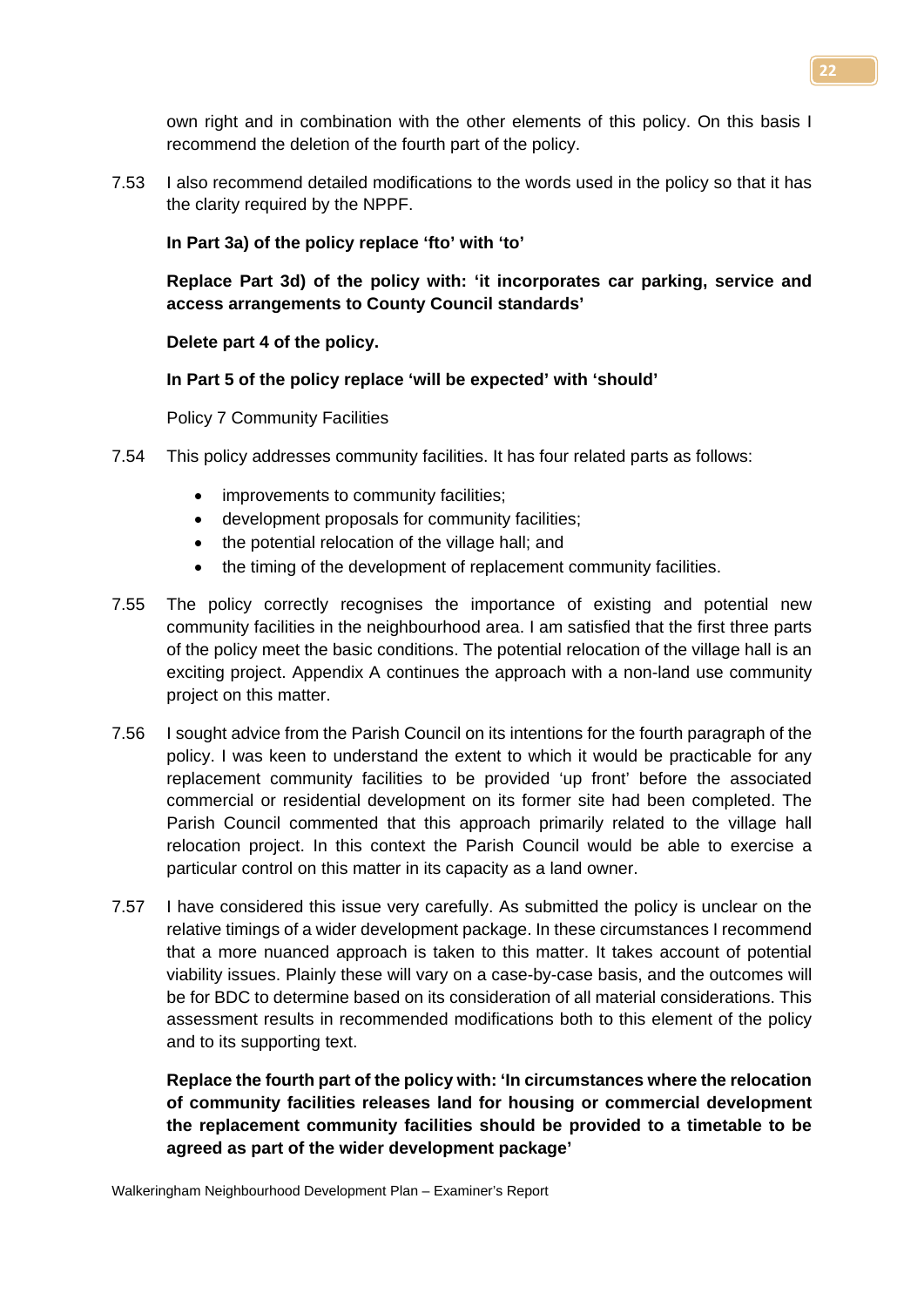*At the end of paragraph 170 add: 'In the context of this or any similar proposal elsewhere in the neighbourhood area it will be important that the replacement community facility is delivered on the alternative site as quickly as possible, whilst taking account of viability and cash flow issues. This will be expected to be determined as part of the wider development package. Where appropriate it could be delivered through a Section 106 agreement'*

#### Housing Allocations

- 7.58 The Plan includes a range of housing allocations. It has approached this important matter in a positive fashion. The delivery of the various sites will boost significantly the supply of homes in the neighbourhood area.
- 7.59 As the Plan comments it has sought to deliver the strategic number of new homes for the neighbourhood area arising from the Core Strategy and the emerging Local Plan. The Parish Council has worked closely with BDC to achieve this outcome. In particular the direction of travel of the various plans has been aligned. This is best practice.
- 7.60 I comment on the various sites in turn in the following sections of this report. However, at this point I raise three common issues which affect all the sites as follows:

The identification of the sites – the supporting text and Map 16 are clear about the location of the various sites. However, their policy titles simply include a Plan policy number and the relevant Plan reference number. Whilst the latter relates to the origins of the Plan itself it will be of limited relevance in the future and as the sites are developed. In this context I recommend that in turn the policy title becomes the description of the site rather than the Plan reference number.

High quality development – each site properly requires high quality residential development. However high quality is not defined. To bring clarity, I recommend that this quality should be defined by reference to Policy 3 of the submitted Plan.

Development yield – each site indicates that development will be supported up to a certain number of dwellings. This is a reasonable approach. In addition, the indicative yields are proportionate to the sizes of the various sites. However, I recommend that the 'up to' approach is modified to one which refers to an approximate number. This will provide a degree of flexibility within the comprehensive approach to design already included in the Plan (Policy 3).

*At the end of paragraph 191 add: 'Policies 8-15 provide detailed guidance for the development of the selected sites. In each case they require development to be high quality in nature. For the purposes of each of the policies high quality development is defined as that which meets the relevant requirements of Policy 3 of this Plan insofar as they directly apply to the site concerned'*

7.61 I recommend modifications to address these matters to each of the policies. I will not repeat the reasons for the recommended modifications on a policy-by-policy basis.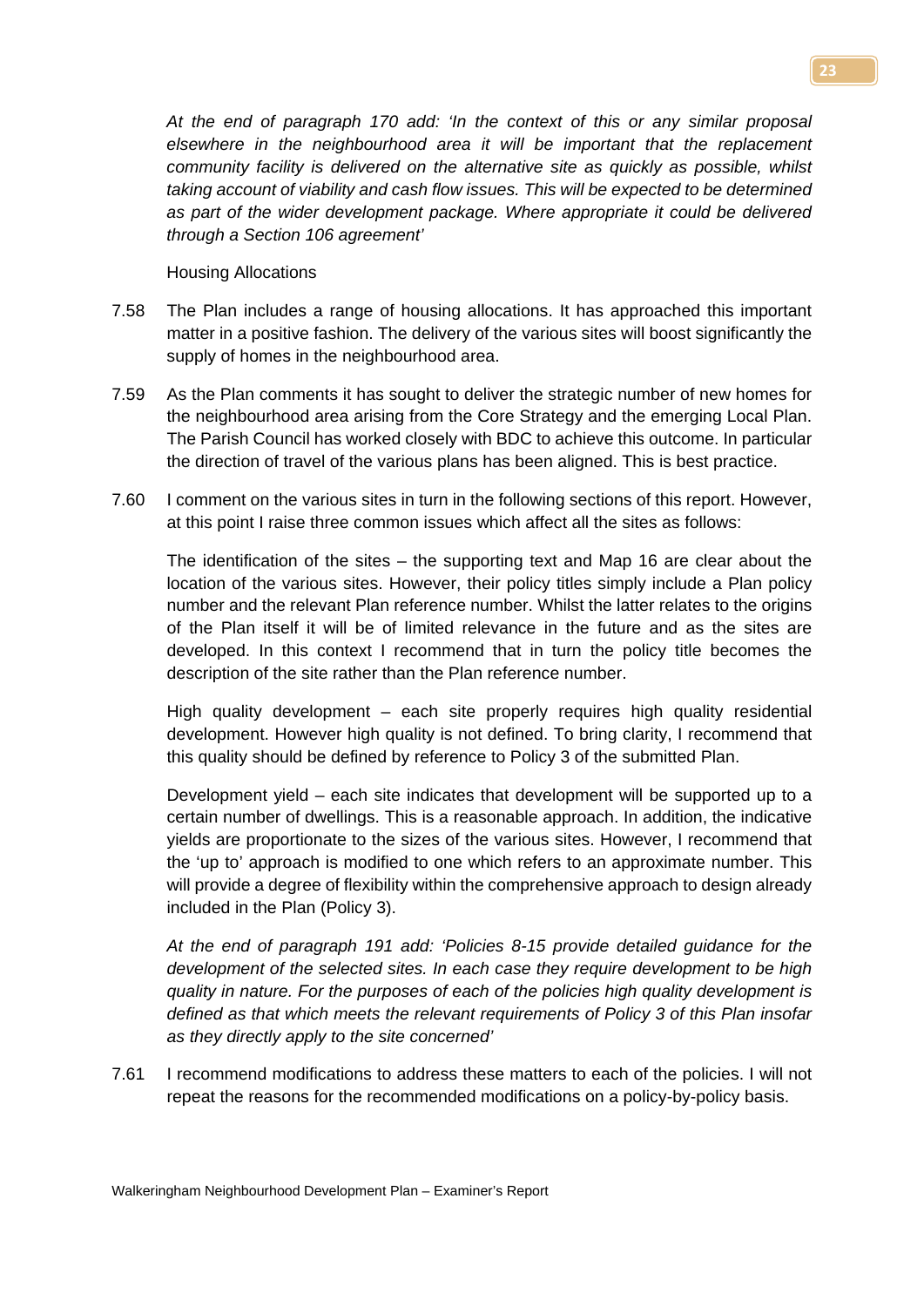Policy 8 NP02

- 7.62 This site is land at The Laurels, Station Road. Paragraph 195 comments about the relationship between the proposed site and an adjacent committed site.
- 7.63 I am satisfied that the development of the site for residential purposes is appropriate.
- 7.64 The policy provides a robust means by which its development can be controlled and managed in an effective way. I recommend detailed modifications to the wording used so that the policy has the clarity required by the NPPF. Otherwise it meets the basic conditions.

**In the policy title replace 'Development of NP02' with 'Land at The Laurels, Station Road**

**In part 1 of the policy replace 'up to' with 'approximately'**

**In part 2 of the policy replace 'will be required to' with 'should'**

**In part 3 of the policy replace 'possible' with 'practicable'**

**In part 4 of the policy replace 'will need to show how' with 'should deliver' and then delete 'can be achieved'**

Policy 9 NP07

- 7.65 This site is land south of Kilmeaden, West Moor Road. Paragraph 202 and 203 comment about the importance of addressing potential flood risk issues on the site and the existing mature trees and hedgerows.
- 7.66 I am satisfied that the development of the site for residential purposes is appropriate.
- 7.67 The policy provides a robust means by which its development can be controlled and managed in an effective way. I recommend detailed modifications to the wording used so that the policy has the clarity required by the NPPF. Otherwise it meets the basic conditions.

**In the policy title replace 'Development of NP07' with 'Land south of Kilmeaden, West Moor Road**

**In part 1 of the policy replace 'up to' with 'approximately'**

**In part 2 of the policy replace 'will be required to' with 'should'**

**In part 3 of the policy replace 'possible' with 'practicable'**

**In part 4 of the policy replace 'will need to show how' with 'should deliver' and then delete 'can be achieved'**

Policy 10 NP09

7.68 This site is land north of Fountain Hill Road. Paragraph 208 comments about the importance of incorporating the site in a sensitive fashion into the wider village.

Walkeringham Neighbourhood Development Plan – Examiner's Report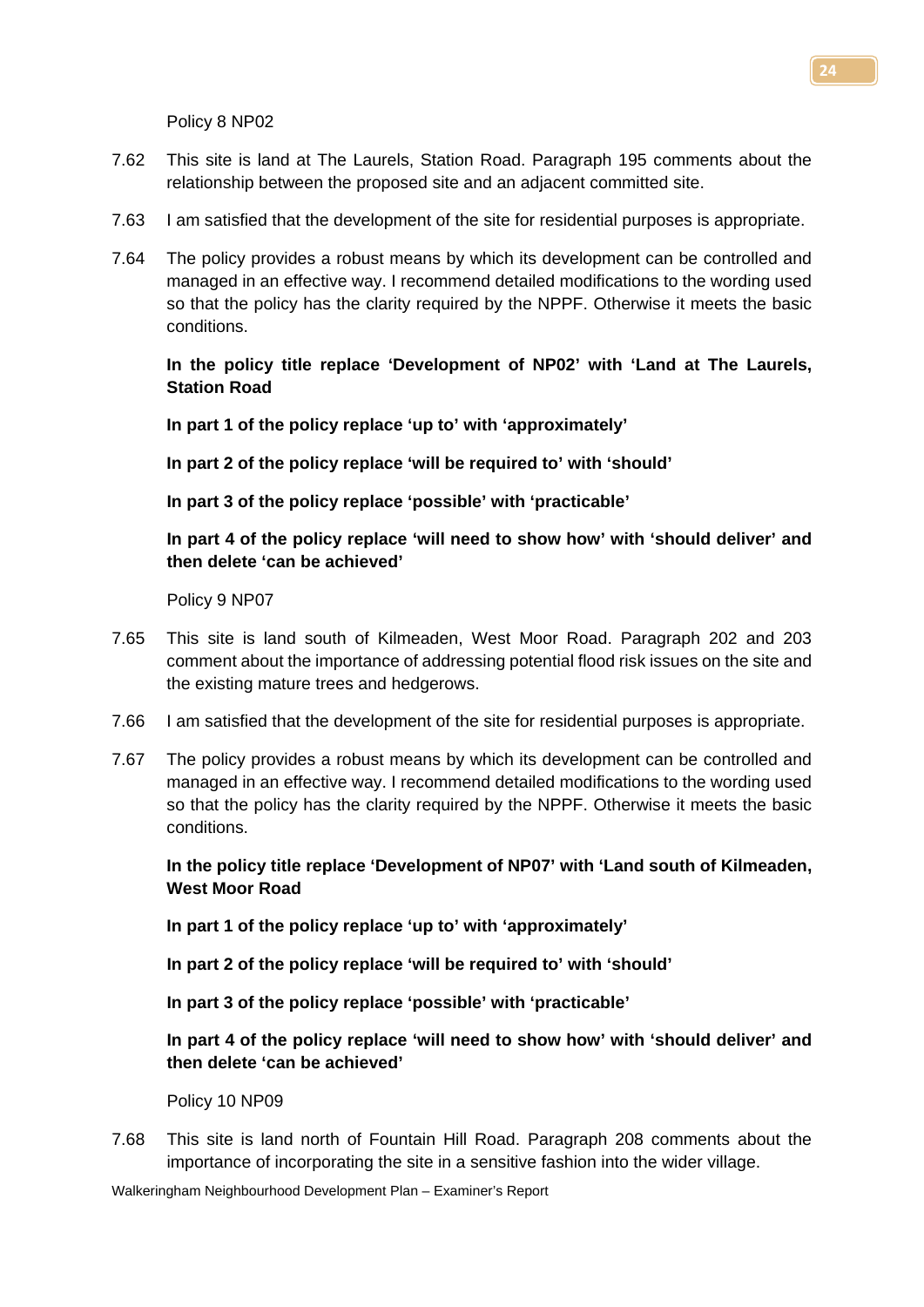- 7.69 I am satisfied that the development of the site for residential purposes is appropriate.
- 7.70 This policy seeks to establish a relationship between its development and that of sites NP13a and NP13b (in Policy 11) to its immediate west. The fourth part of this policy and detailed components of Policy 11 require complex interrelationships between the development of the three sites concerned. I sought advice from the Parish Council on how it had developed the overlapping policy approach. It commented that:

'There is local concern, reflected in comments from highways about the need to ensure safe access from Fountain Hill Road. Where reference is made to the need for a shared access in Policy 10 (3) and Policy 11 (1) (g) it is suggested that wording could be amended to require an access point that allows for adaption to accommodate further vehicle movements if/when adjacent sites are developed'

- 7.71 I looked at the relationship between the three sites as part of my visit. As the linkages between the submitted policies has not been tested for viability purposes, I recommend modifications to the relationships between the policies. The modifications follow the suggestion made by the Parish Council. In particular their incorporation in the various policies will ensure that the three developments do not conflict one with the other two and can be successfully accommodated into the capacity of the highway network. I also recommend consequential modifications to the supporting text.
- 7.72 This particular policy provides a robust means by which its development can be controlled and managed in an effective way. I recommend detailed modifications to the wording used so that the policy has the clarity required by the NPPF. Otherwise it meets the basic conditions.

**In the policy title replace 'Development of NP09' with 'Land north of Fountain Hill Road**

**In part 1 of the policy replace 'up to' with 'approximately'**

**In part 2 of the policy replace 'will be required to' with 'should'**

**Replace parts 3 and 4 of the policy with 'Access into the site for pedestrians and cyclists should comply with County Council highway standards. In the event that the development of the site proceeds before that of land to the north and south of Fountain Hill Road (Policy 11) the proposed access should be designed in such a fashion that it allows for its adaptation in the future to accommodate the additional traffic from the development of those sites'**

*Replace paragraph 212 with: This policy and Policy 11 provide a context within which the development of the three sites at the western edge of the village can be connected to the highway network in a safe and co-ordinated fashion'*

Policy 11 NP13a/13b

7.73 These sites are land to the north and south of Fountain Hill Road. Paragraphs 213-217 comment about their relationship with the site identified in Policy 10.

Walkeringham Neighbourhood Development Plan – Examiner's Report 7.74 I am satisfied that the development of the site for residential purposes is appropriate.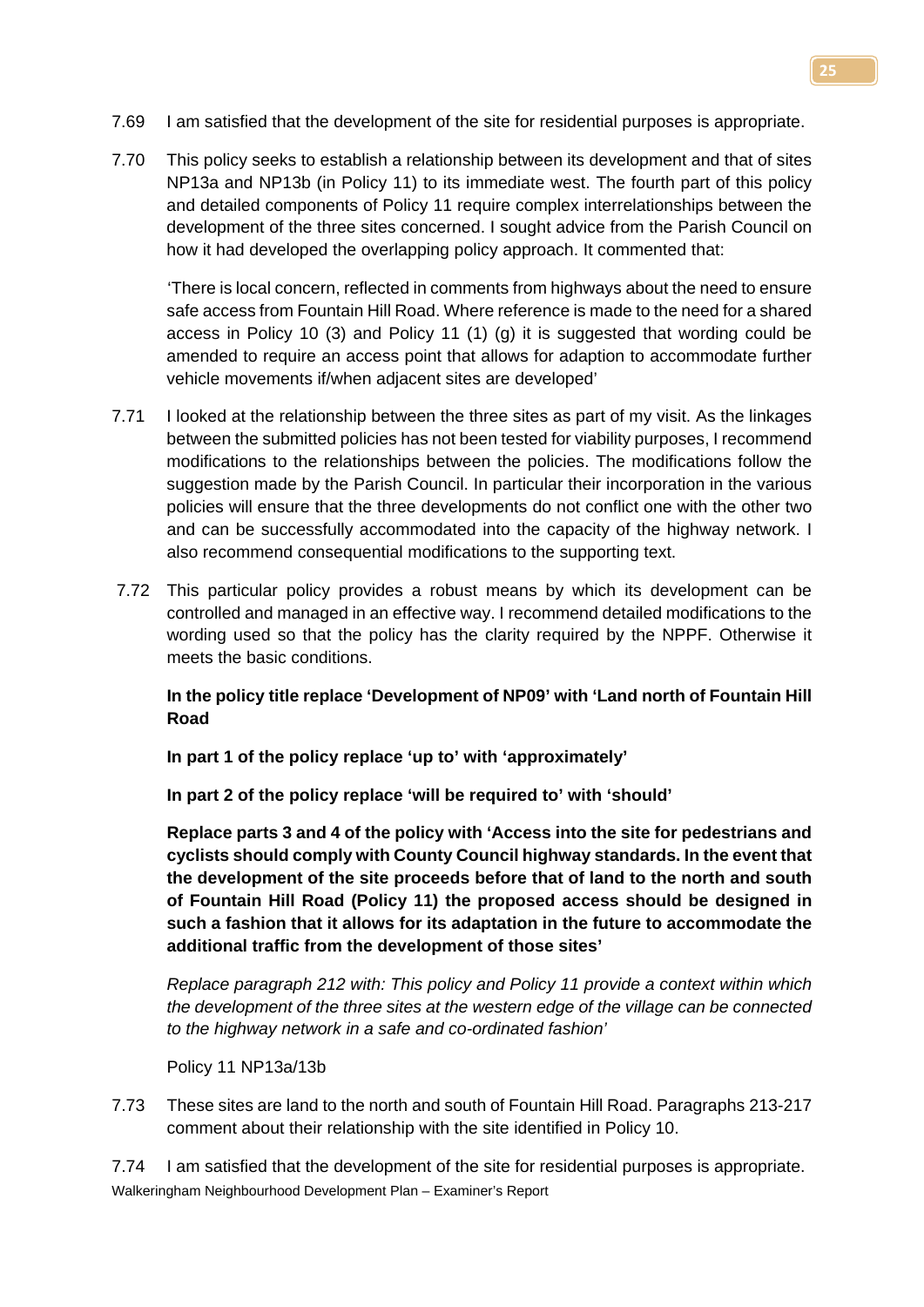- 7.75 I am satisfied that the detailed highway requirements associated with each site are appropriate and take account of their particular safety and access needs. I recommend a modification to the relationship between the development of sites NP09/NP13a/NP13b to reflect that recommended in Policy 10.
- 7.76 The policy provides a robust means by which its development can be controlled and managed in an effective way. I recommend detailed modifications to the wording used so that the policy has the clarity required by the NPPF. Otherwise it meets the basic conditions.

## **In the policy title replace 'Development of NP13a and 13b' with 'Land north and south pf Fountain Hill Road'**

**In part 1 of the policy replace 'up to' with 'approximately'**

**In part e of the policy replace 'will be required to' with 'should'**

**Replace part f) of the policy with: Access into the site for pedestrians and cyclists should comply with County Council highway standards. In the event that the development of either of the two site proceed before that of Land to the north and south of Fountain Hill Road (Policy 11) the proposed access should be designed in such a fashion that it allows for adaptation in the future to accommodate the additional traffic from the development of the other two sites'**

*Replace paragraph 216 with: 'This policy and Policy 10 provide a context within which the development of the three sites at the western edge of the village can be connected to the highway network in a safe and co-ordinated fashion'*

Policy 12 NP14

- 7.77 This site is land east of Stockwith Road. Paragraph 223 comments about the setting and the nature of the site in relation to existing residential properties to both the north and to the south and to the views to the large open village recreation area on the opposite side of Stockwith Road.
- 7.78 I am satisfied that the development of the site for residential purposes is appropriate.
- 7.79 The policy provides a robust means by which its development can be controlled and managed in an effective way. I recommend detailed modifications to the wording used so that the policy has the clarity required by the NPPF. Otherwise it meets the basic conditions.

**In the policy title replace 'Development of NP14' with 'Land east of Stockwith Road'**

**In part 1 of the policy replace 'up to' with 'approximately'**

**In part f of the policy replace 'will be required to' with 'should'**

**Replace part g of the policy with 'the incorporation of visibility splays to Stockwith Road in accordance with County Council highway standards'**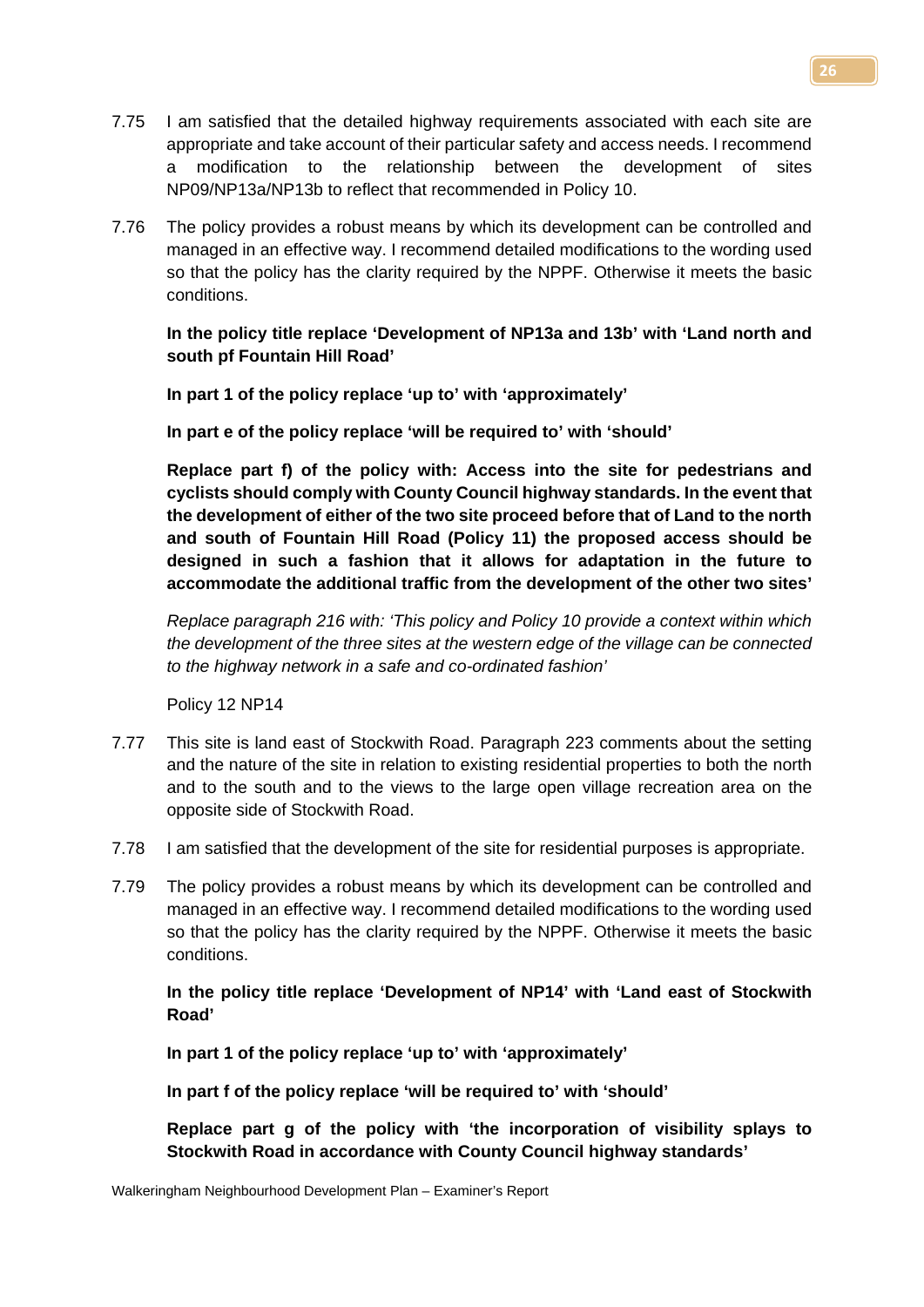Policy 13 NP23

- 7.80 This site is land east of Brickenhole Lane. Paragraphs 228 -230 comment about the setting and the nature of the site in relation to existing residential properties and to the setting of St Mary Magdalene Church.
- 7.81 I am satisfied that the development of the site for residential purposes is appropriate.
- 7.82 The policy provides a robust means by which its development can be controlled and managed in an effective way. I recommend detailed modifications to the wording used so that the policy has the clarity required by the NPPF. Otherwise it meets the basic conditions.

**In the policy title replace 'Development of NP23' with 'Land east of Brickenhole Lane**

**In part 1 of the policy replace 'up to' with 'approximately'**

**In part e of the policy replace 'will be required to' with 'should'**

**In part f of the policy replace 'does not harm' with 'which respects'**

Policy 14 NP24

- 7.83 This site is land west of High Street. Paragraphs 235 -237 comment about the surface water issues and the community's preferences about the layout of the development. Paragraphs 238 to 240 comment about related matters including density, boundary treatments and the setting of St Mary Magdalene Church.
- 7.84 I am satisfied that the development of the site for residential purposes is appropriate.
- 7.85 The policy provides a robust means by which its development can be controlled and managed in an effective way. I recommend detailed modifications to the wording used so that the policy has the clarity required by the NPPF. Otherwise it meets the basic conditions.

**In the policy title replace 'Development of NP24' with 'Land west of High Street'**

**In part 1 of the policy replace 'up to' with 'approximately'**

**In part e of the policy replace 'will be required to' with 'should'**

**In part f of the policy replace 'does not harm' with 'which respects'**

Policy 15 NP26

- 7.86 This site is land adjacent to South Moor Lodge, south of South Moor Road and west of Brickenhole Lane. Paragraphs 244 -248 comment about the surface water issues, its semi-rural character and the views afforded from the site to open countryside.
- 7.87 I am satisfied that the development of the site for residential purposes is appropriate.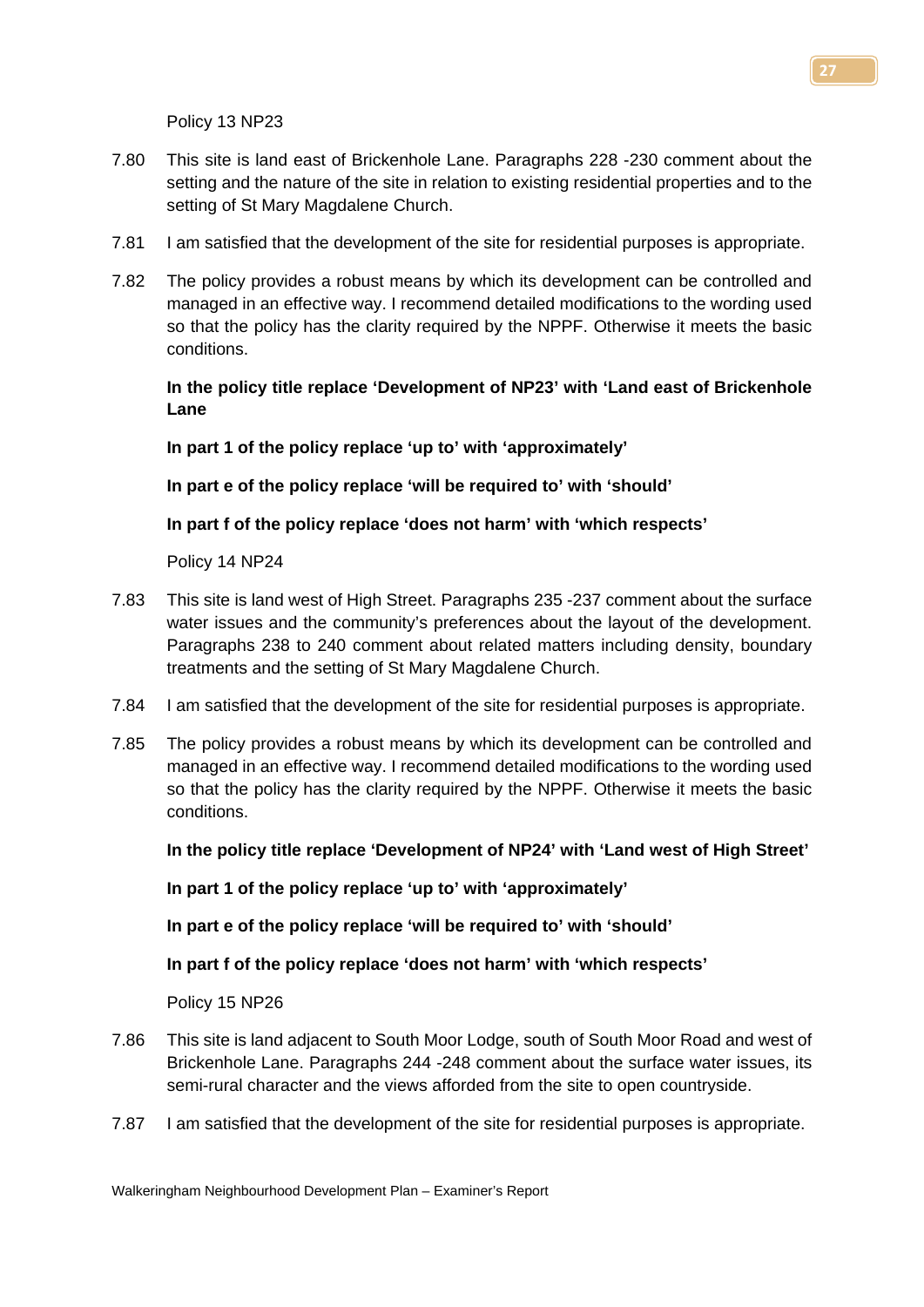7.88 The policy provides a robust means by which its development can be controlled and managed in an effective way. I recommend detailed modifications to the wording used so that the policy has the clarity required by the NPPF. Otherwise it meets the basic conditions.

**In the policy title replace 'Development of NP26' with 'land adjacent to South Moor Lodge, south of South Moor Road and west of Brickenhole Lane'**

# **In part 1 of the policy replace 'up to' with 'approximately'**

# **In part e of the policy replace 'will be required to' with 'should'**

Actions and Projects

- 7.89 The Plan includes Actions and Projects. They are included in a separate part of the Plan to take account of national advice on this matter.
- 7.90 Appendix A comments about four community projects as follows:
	- Improving access to the North Notts Wildlife Trust Reserve
	- Improving the maintenance of the Nature Reserve
	- The creation of a community garden in High Street; and
	- The relocation of the village hall and playing field to a central village location.
- 7.91 I am satisfied that the four projects are both appropriate and distinctive to the neighbourhood area.

Other Matters - General

7.92 This report has recommended a series of modifications both to the policies and to the supporting text in the submitted Plan. Where consequential changes to the text are required directly as a result of my recommended modification to the policy concerned, I have highlighted them in this report. However other changes to the general text may be required elsewhere in the Plan as a result of the recommended modifications to the policies. It will be appropriate for BDC and the Parish Council to have the flexibility to make any necessary consequential changes to the general text. I recommend accordingly. I also recommend that the Plan is amended and updated to take account of the detailed comments made by BDC in its representation.

*Modification of general text (where necessary) to achieve consistency with the modified policies.*

Section 20 Reviewing the Plan

- 7.93 The Plan properly comments about the need for monitoring of any made neighbourhood plan. It also recognises that a review of the Plan may be required at some point within the Plan period.
- 7.94 The submitted Plan has been prepared within the context of a development plan context that pre-dates the introduction of the NPPF. BDC is now working towards the preparation of a new Local Plan. It is anticipated that the emerging Local Plan will be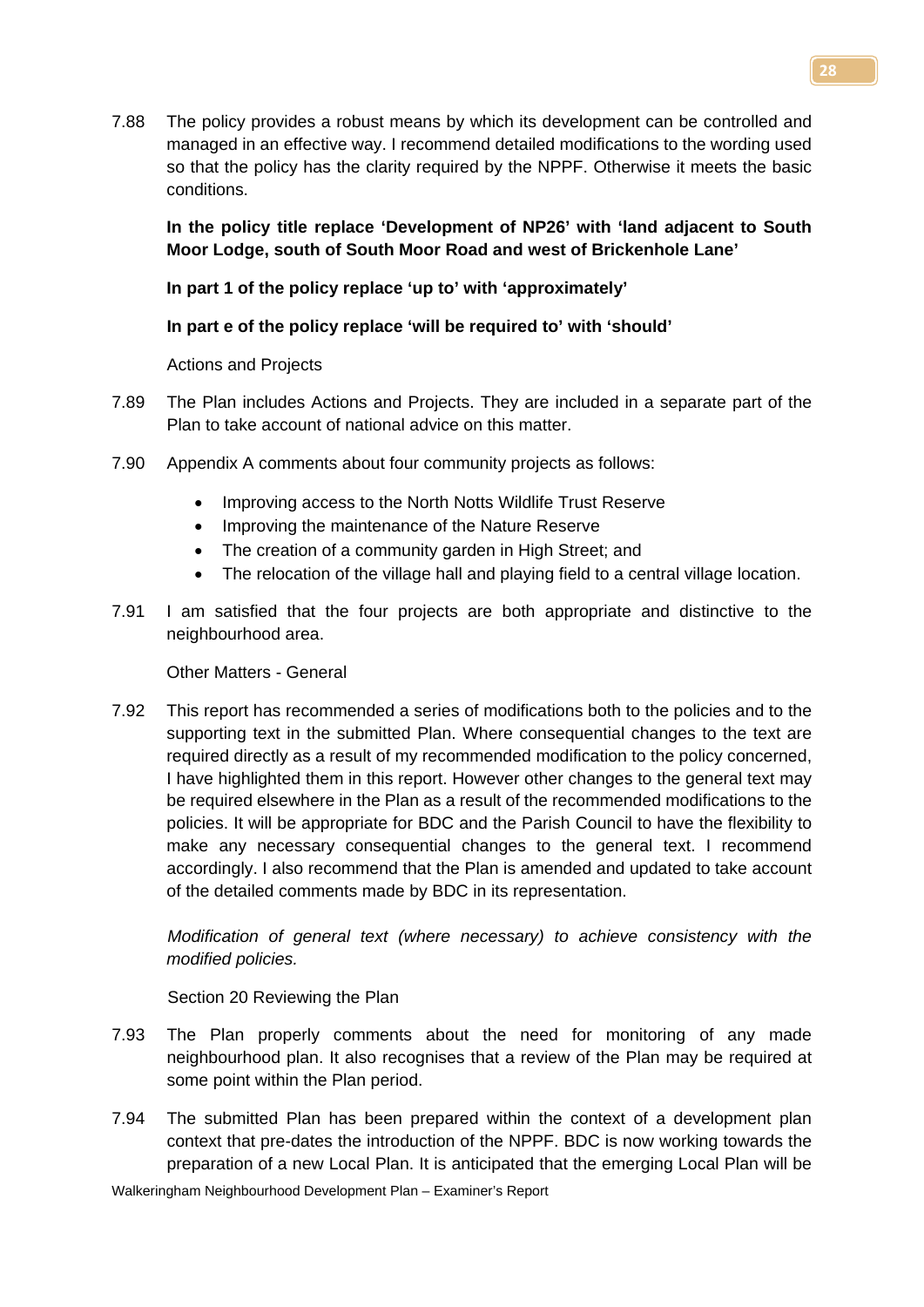adopted in 2021. This process will be an important milestone in the development of planning policy in the District. In these circumstances I recommend that the submitted neighbourhood plan includes a degree of commentary about its potential impact on the relationship between the emerging local plan and any made neighbourhood plan at that time. Plainly the Parish Council will need to consider the potential impact at that time and reach its own view on the need or otherwise for a review of the Plan.

7.95 I also recommend that this part of the Plan addresses a potential scenario where development does not proceed on some of the allocated housing sites.

*At the end of paragraph 255 add:' or if the sites allocated for residential development in this Plan do not come forward'*

*At the end of paragraph 256 add: 'The adoption of the Bassetlaw Local Plan 2037 will be a key milestone in this process. In this context the Parish Council will consider the need for a review of the Plan based on monitoring information and/or the contents of the emerging Local Plan'*